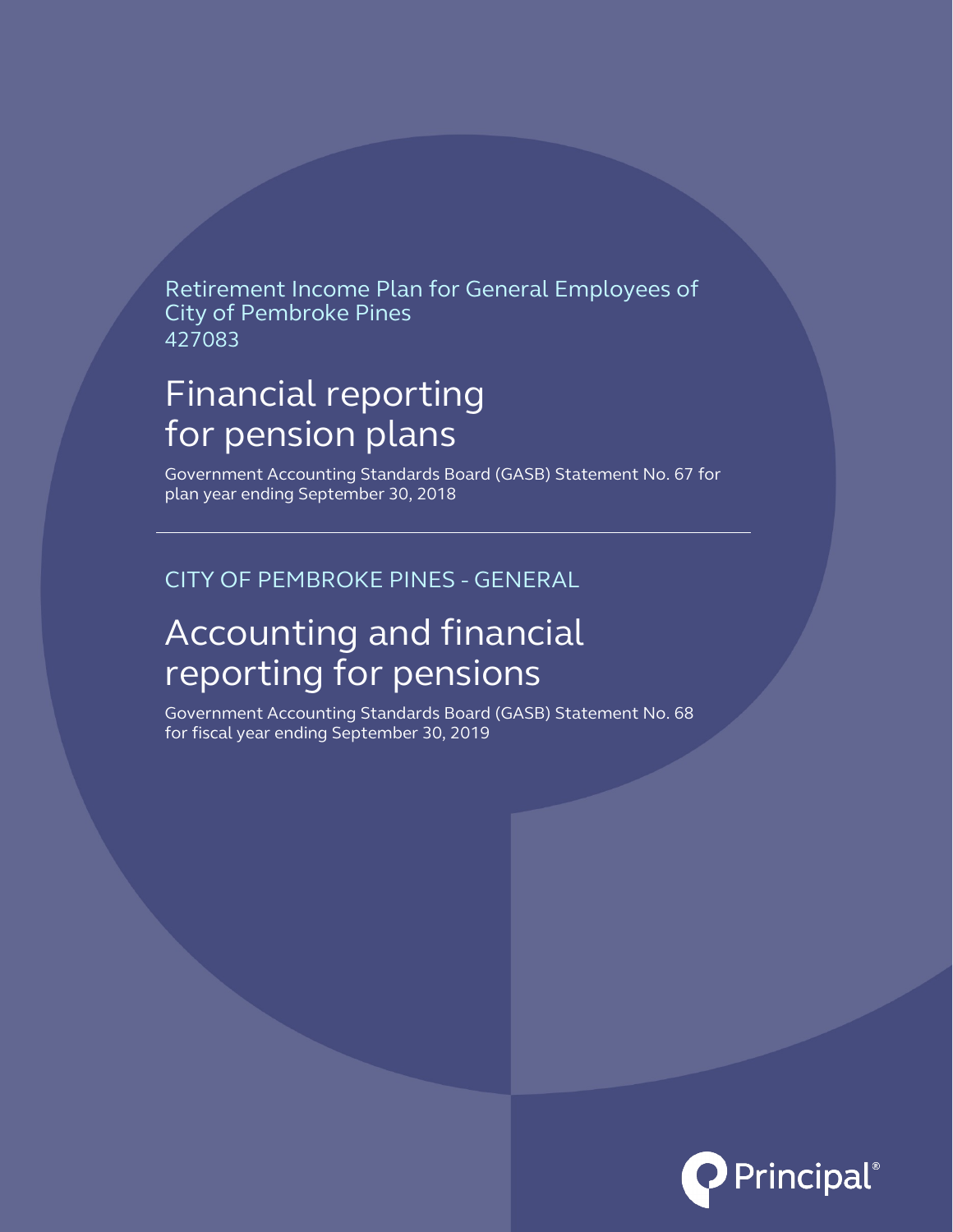# Table of contents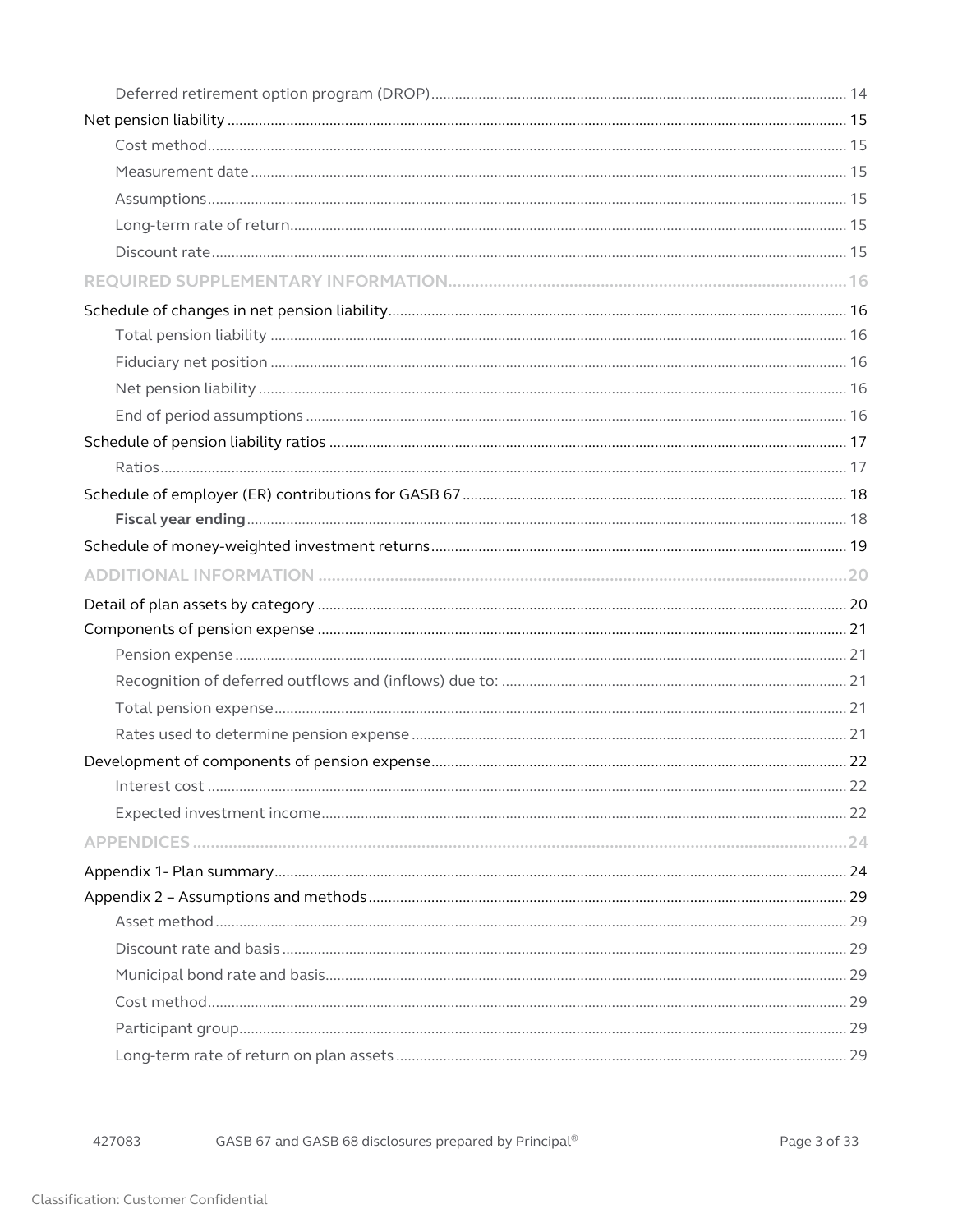| RP-2000 - 50% Blue Collar, 50% White Collar for males and 100% white collar for females - Mortality  30 |  |
|---------------------------------------------------------------------------------------------------------|--|
|                                                                                                         |  |
|                                                                                                         |  |
| Florida Disability Mortality 2016 - Males set back 4 years & Females set forward 2 years 30             |  |
|                                                                                                         |  |
|                                                                                                         |  |
|                                                                                                         |  |
|                                                                                                         |  |
|                                                                                                         |  |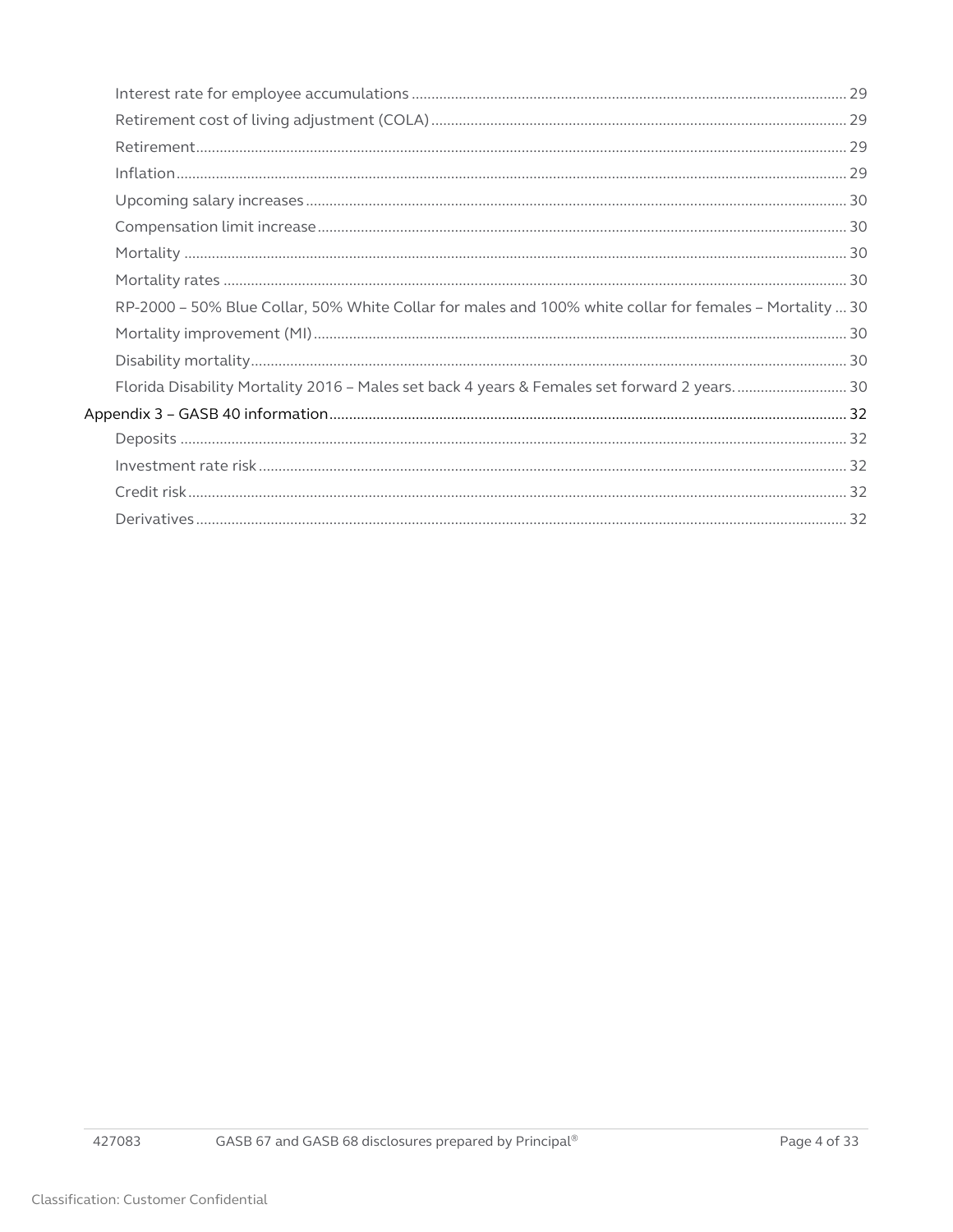## <span id="page-4-0"></span>Introduction

### <span id="page-4-1"></span>General information

#### <span id="page-4-2"></span>Purpose of report

The Governmental Accounting Standards Board (GASB) has published standards for the accounting and financial reporting of pensions by government entities. These standards are defined in Statement No. 67, Financial Reporting for Pension Plans, and Statement No. 68, Accounting and Financial Reporting for Pensions.

This report gives you the actuarial information needed to comply with the standards required by Statements No. 67 and 68. The amounts shown in this report are for your accountant's purposes only. They are not to be used for setting plan contributions or plan termination calculations. This report should not be used for other purposes, distributed to anyone other than the plan sponsor and auditor, or relied upon by any other person without prior consent from the Principal Life Insurance Company.

#### <span id="page-4-3"></span>Information you are required to provide

You will need to provide information in addition to what is included in this report to satisfy all the Statement No. 67 and 68 disclosure requirements. Look for the tables labeled **Plan sponsor must disclose** throughout the report for reminders of the additional information needed.

#### <span id="page-4-4"></span>Measurement date

A measurement period of 10/01/2017 to 09/30/2018 has been used for the plan year ending 09/30/2018 for GASB 67 reporting and for the fiscal year ending 09/30/2019 for GASB 68 reporting.

#### <span id="page-4-5"></span>Participant group

The active, deferred vested and retiree census is as of 09/30/2018.

#### <span id="page-4-6"></span>Employee payroll

The Covered employee payroll shown in this report is the reported payroll for the measurement period, as required by GASB Statements 67 and 68. This is different from the Annual member compensation shown in the 10/01/2018 Actuarial valuation report, which is the projected payroll for the upcoming plan year.

#### <span id="page-4-7"></span>For additional information

For additional information you may contact your actuarial analyst, Gary R Peffer:

- Phone 800-557-6627 extension 49379, or 412-394-9379
- Email Peffer.Gary@principal.com

The subject matter in this communication is provided with the understanding that Principal® is not rendering investment, legal, accounting, or tax advice. You should consult with appropriate counsel or other advisors on all matters pertaining to investment, legal, tax, or accounting obligations and requirements.

Introduction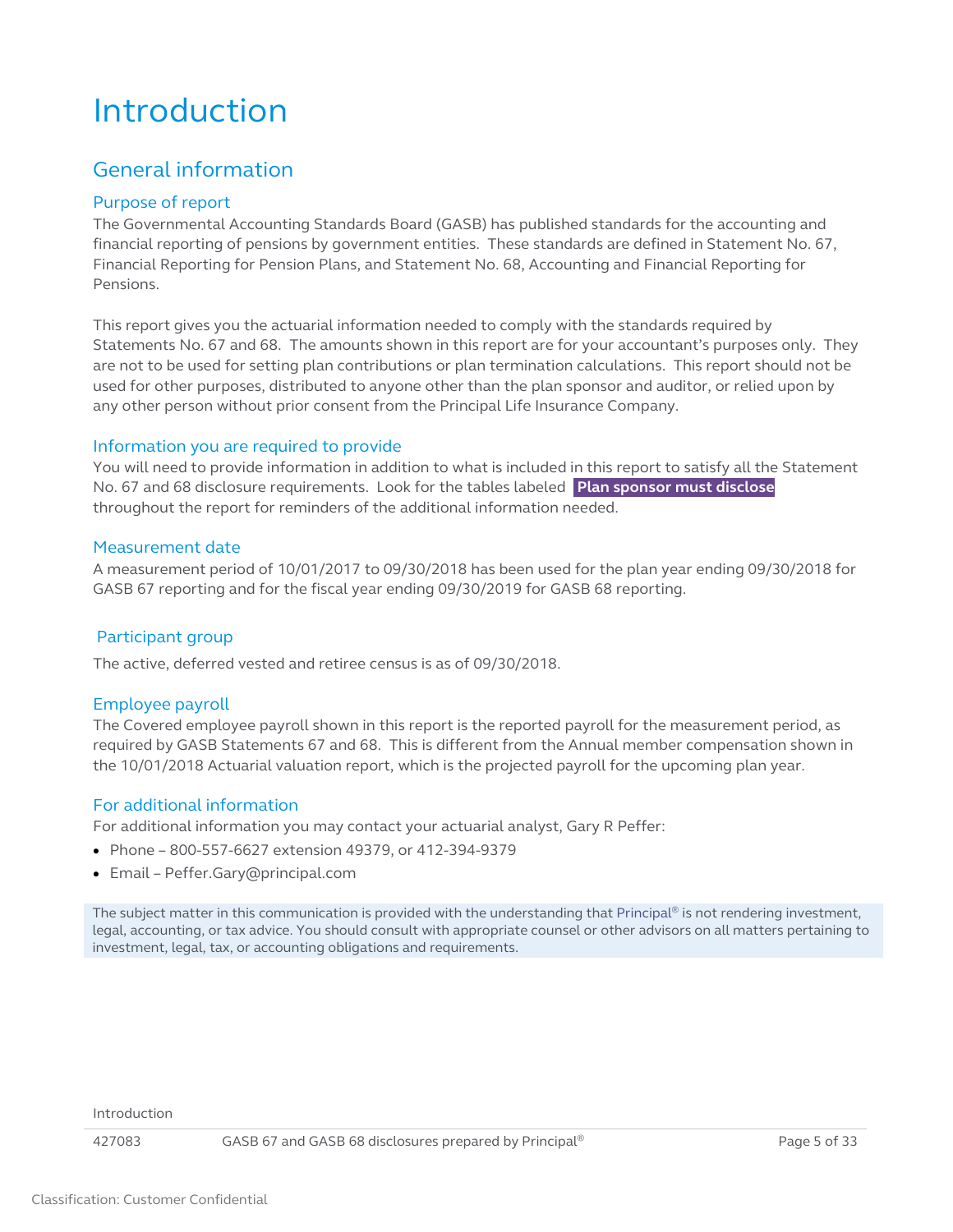### <span id="page-5-0"></span>Statement of actuary

The calculations shown in this report reflect our interpretations of pension related accounting standards published by the Governmental Accounting Standards Board (GASB). The results may not be the most advantageous for your particular financial accounting situation.

In preparing this report, I have relied on:

- reports of participants, salary, and service provided by the plan sponsor.
- information for any retirees, beneficiaries, and alternate payees being paid by Principal Life Insurance Company.
- benefit, contribution, and expense transaction information for the preceding plan year, and the market value of assets reported by Principal and the plan sponsor.
- plan documents on file with Principal, including changes as noted on the Summary of plan provisions section of this report.

In my opinion, each assumption and method chosen by the actuary is reasonable (taking into account the experience of the plan and reasonable expectations). Each material economic assumption is consistent with other economic assumptions selected by the actuary for this measurement period. Note that several different assumptions may be reasonable for a given measurement, and different actuaries will apply different professional judgment and may choose different reasonable assumptions. Demographic assumptions are not expected to produce significant cumulative actuarial gains or losses over the measurement period, and the combined effect of the assumptions is reasonable.

I confirm that as the actuary for this pension plan, I am completely independent of the plan sponsor and any of its officers or key personnel. Neither I nor anyone closely associated with me has any relationship known to me which would impair our independence.

I am a member of the American Academy of Actuaries and meet the Qualification Standards of the American Academy of Actuaries to render the actuarial opinion contained herein. To the best of my knowledge, this report is complete and accurate, and complies with all relevant pension actuarial standards and legal requirements.

David a Stockle

02/25/2019

David A Stocklas, EA, MAAA Consulting Actuary Principal<sup>SM</sup> Pittsburgh, PA 15222 412.394.9380

[Stocklas.Dave@principal.com](mailto:Stocklas.Dave@principal.com)

Introduction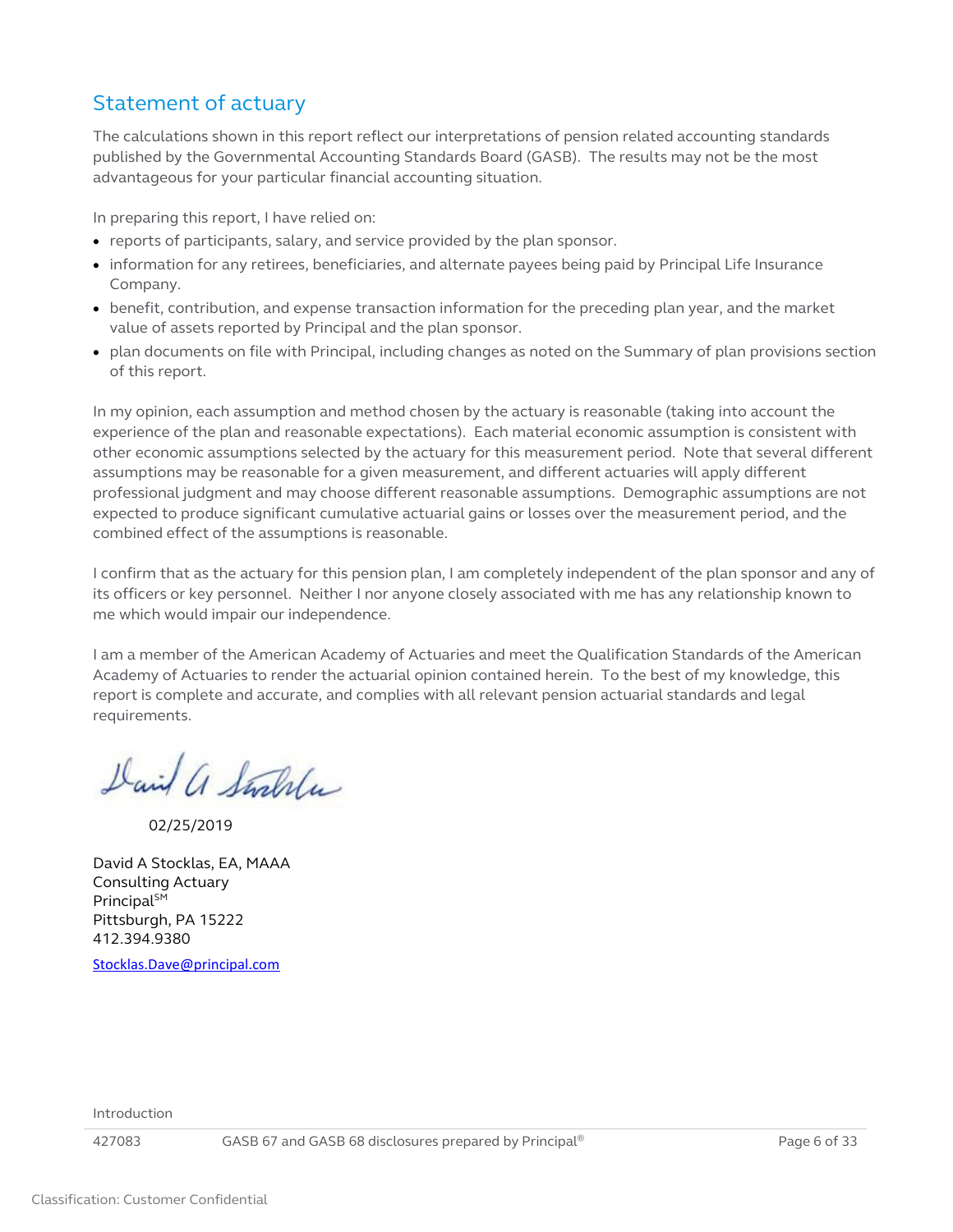## <span id="page-6-0"></span>Required disclosures

### <span id="page-6-1"></span>Statement of fiduciary net position

| <b>Measurement date</b>                   | 09/30/2018       | 09/30/2017       |
|-------------------------------------------|------------------|------------------|
| <b>Fiscal year end</b>                    | 09/30/2019       | 09/30/2018       |
| <b>Assets</b>                             |                  |                  |
| Cash and cash equivalents                 | \$0              | \$0              |
| <b>Receivables</b>                        |                  |                  |
| Employer contributions receivable         | \$2,000,000.00   | \$0.00           |
| Employee contributions receivable         | 3,221.00         | 3,650.29         |
| Investment income receivable              | 0.00             | 0.00             |
| Total receivables                         | \$2,003,221.00   | \$3,650.29       |
| Investments                               |                  |                  |
| Large U.S. Equity                         | \$72,093,389.32  | \$56,289,213.37  |
| Small/Mid U.S. Equity                     | 12,319,668.60    | 10,238,601.78    |
| <b>International Equity</b>               | 18,376,937.06    | 28,868,315.41    |
| <b>Balanced/Asset Allocation</b>          | 3,778,357.00     | 3,608,273.05     |
| Short-Term Fixed Income                   | 0.00             | 0.00             |
| Fixed Income                              | 80,305,931.99    | 80,820,422.75    |
| Other                                     | 0.00             | 0.00             |
| Assets held outside Principal             | 0.00             | 0.00             |
| Total investments                         | \$186,874,283.97 | \$179,824,826.36 |
| Assets used in plan operations            | \$0              | \$0              |
| <b>Total assets</b>                       | \$188,877,504.97 | \$179,828,476.65 |
| Liabilities                               |                  |                  |
| Benefits payable                          | \$0.00           | \$0.00           |
| Refunds of employee contributions payable | 0.00             | 0.00             |
| Accrued expenses payable                  | 0.00             | 0.00             |
| Accrued invest fees payable               | 0.00             | 0.00             |
| <b>Total liabilities</b>                  | \$0.00           | \$0.00           |
| <b>Fiduciary net position</b>             |                  |                  |
| Fiduciary net position                    | \$188,877,504.97 | \$179,828,476.65 |

#### Required disclosures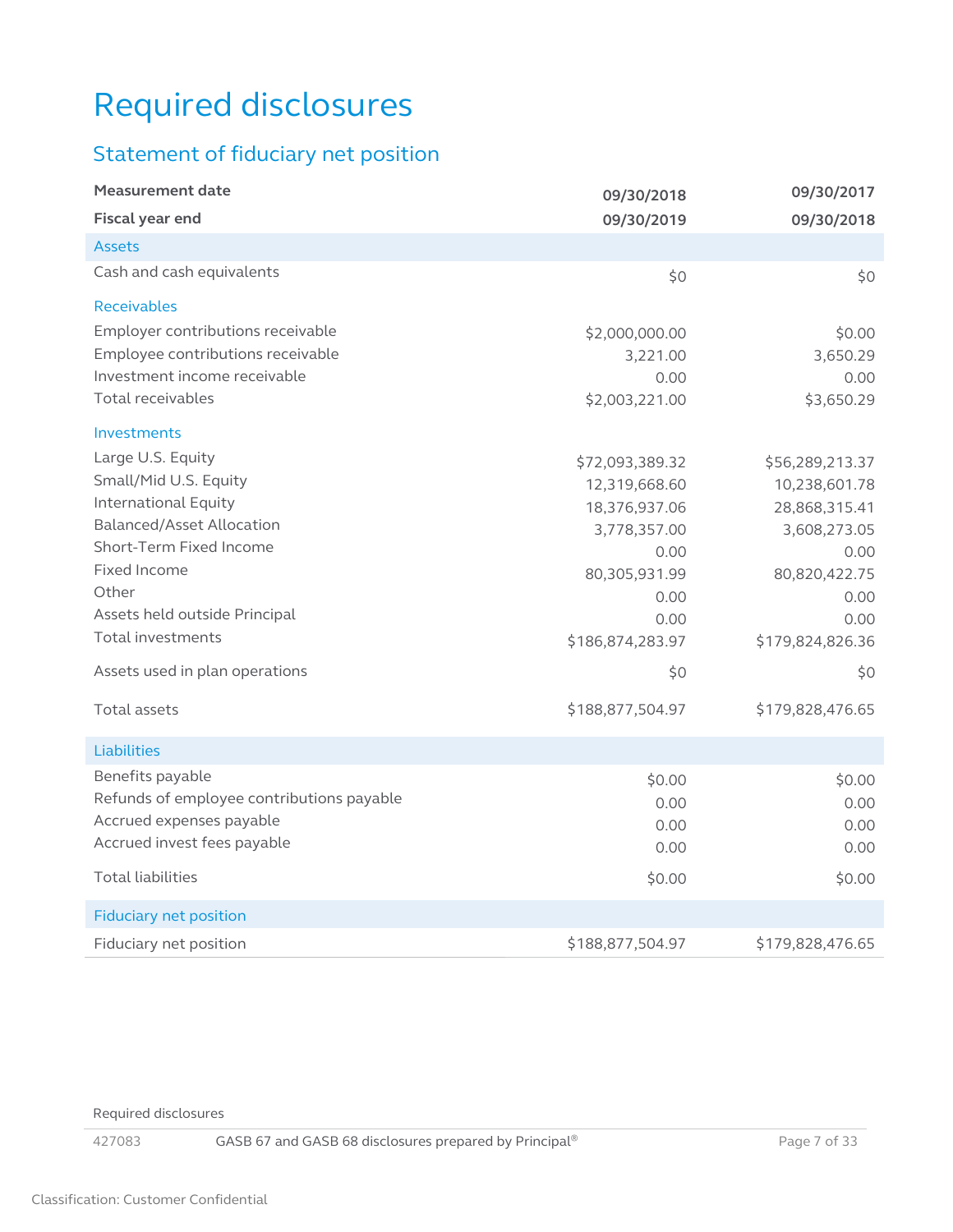### <span id="page-7-0"></span>Statement of changes in fiduciary net position

| <b>Measurement date</b>                                                                                                       | 09/30/2018                                         |
|-------------------------------------------------------------------------------------------------------------------------------|----------------------------------------------------|
| Fiscal year end                                                                                                               | 09/30/2019                                         |
| <b>Additions</b>                                                                                                              |                                                    |
| Contributions<br>Employee contributions<br><b>Employer contributions</b><br>Other contributions<br><b>Total contributions</b> | 234,516<br>5,500,000<br>$\Omega$<br>\$5,734,516    |
| Net investment income<br>Investment return<br>Other income<br>Investment expenses<br>Net investment income                    | 14,441,755<br>$\circ$<br>(52, 201)<br>\$14,389,554 |
| <b>Total additions</b>                                                                                                        | \$20,124,070                                       |
| <b>Deductions</b>                                                                                                             |                                                    |
| Benefit payments<br>Administration expenses<br>Other expenses<br>Other deductions                                             | 11,074,842<br>200<br>$\circ$<br>$\Omega$           |
| <b>Total deductions</b>                                                                                                       | \$11,075,042                                       |
| Net change                                                                                                                    |                                                    |
| Net change                                                                                                                    | \$9,049,028                                        |
| Fiduciary net position                                                                                                        |                                                    |
| Beginning of period<br>End of period                                                                                          | \$179,828,477<br>\$188,877,505                     |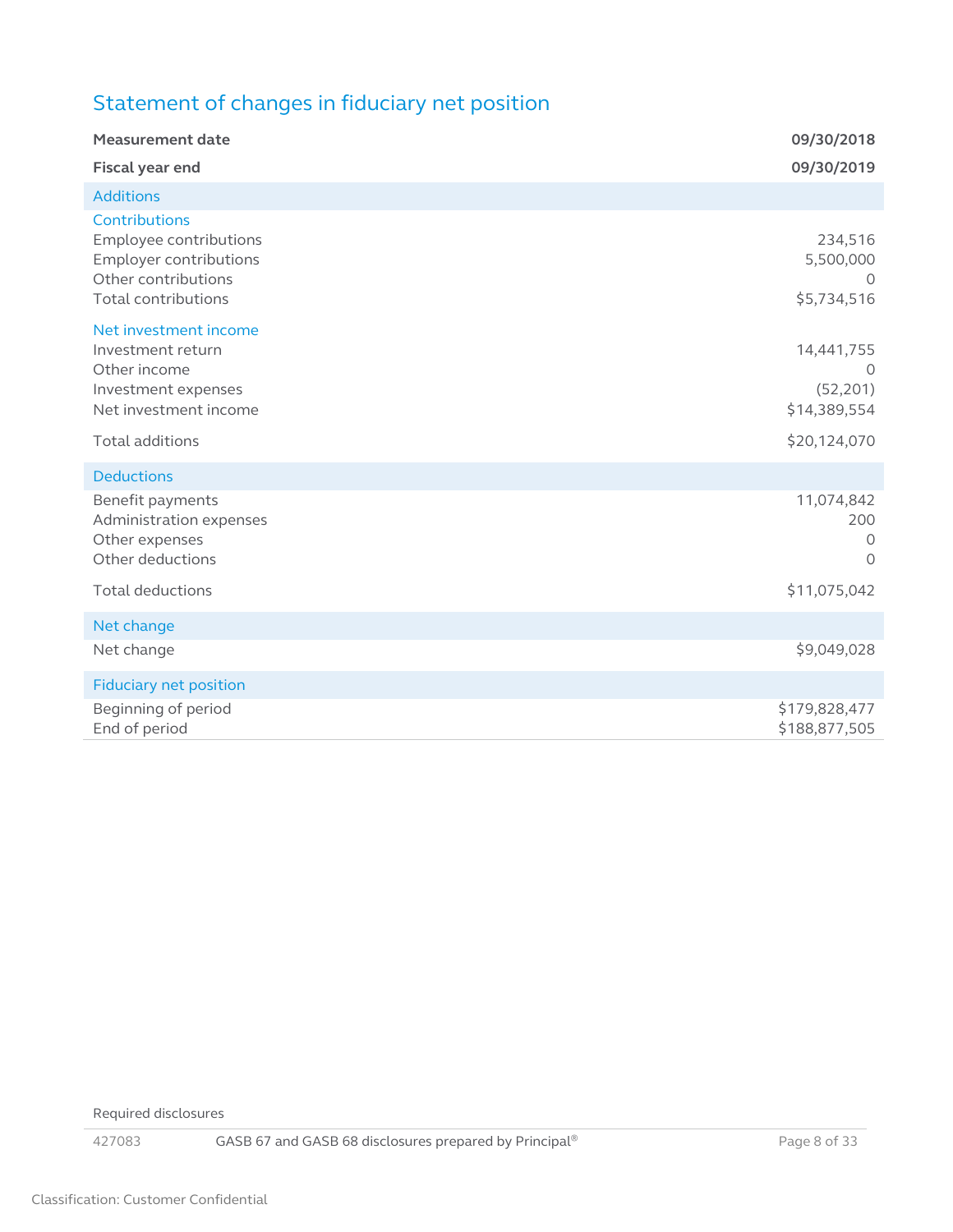### <span id="page-8-0"></span>Statement of changes in net pension liability

A measurement date of 09/30/2018 has been used for the fiscal year ending 09/30/2019.

|                                                                                                             | <b>Total pension</b><br>liability       | <b>Fiduciary</b><br>net position | Net pension<br>liability              |
|-------------------------------------------------------------------------------------------------------------|-----------------------------------------|----------------------------------|---------------------------------------|
| Balance, beginning of period                                                                                | \$186,050,187                           | \$179,828,477                    | \$6,221,710                           |
| Changes for the year, increase/(decrease)<br>Service cost<br>Interest<br>Benefit payments                   | 328,148<br>12,180,084<br>(11, 074, 842) | (11,074,842)                     | 328,148<br>12,180,084<br>$\Omega$     |
| Differences between expected and actual<br>experience<br>Changes in assumptions<br>Changes in benefit terms | 453,550<br>0<br>0                       |                                  | 453,550<br>0<br>$\Omega$              |
| Employee contributions<br><b>Employer contributions</b><br>Other contributions                              |                                         | 234,516<br>5,500,000<br>0        | (234, 516)<br>(5,500,000)<br>$\Omega$ |
| Net investment income                                                                                       |                                         | 14,389,554                       | (14, 389, 554)                        |
| Administration expenses<br>Other expenses<br>Other deductions                                               |                                         | (200)<br>$\circ$                 | 200<br>$\Omega$<br>$\Omega$           |
| Net changes                                                                                                 | \$1,886,940                             | \$9,049,028                      | \$(7,162,088)                         |
| Balance, end of period                                                                                      | \$187,937,127                           | \$188,877,505                    | \$ (940, 378)                         |

### <span id="page-8-1"></span>Sensitivity to changes in discount rate

|                       | 1% decrease | Discount rate | 1% increase  |
|-----------------------|-------------|---------------|--------------|
|                       | 575%        | 675%          | 7.75%        |
| Net pension liability | 21.581.948  | (940.378)     | (19,641,272) |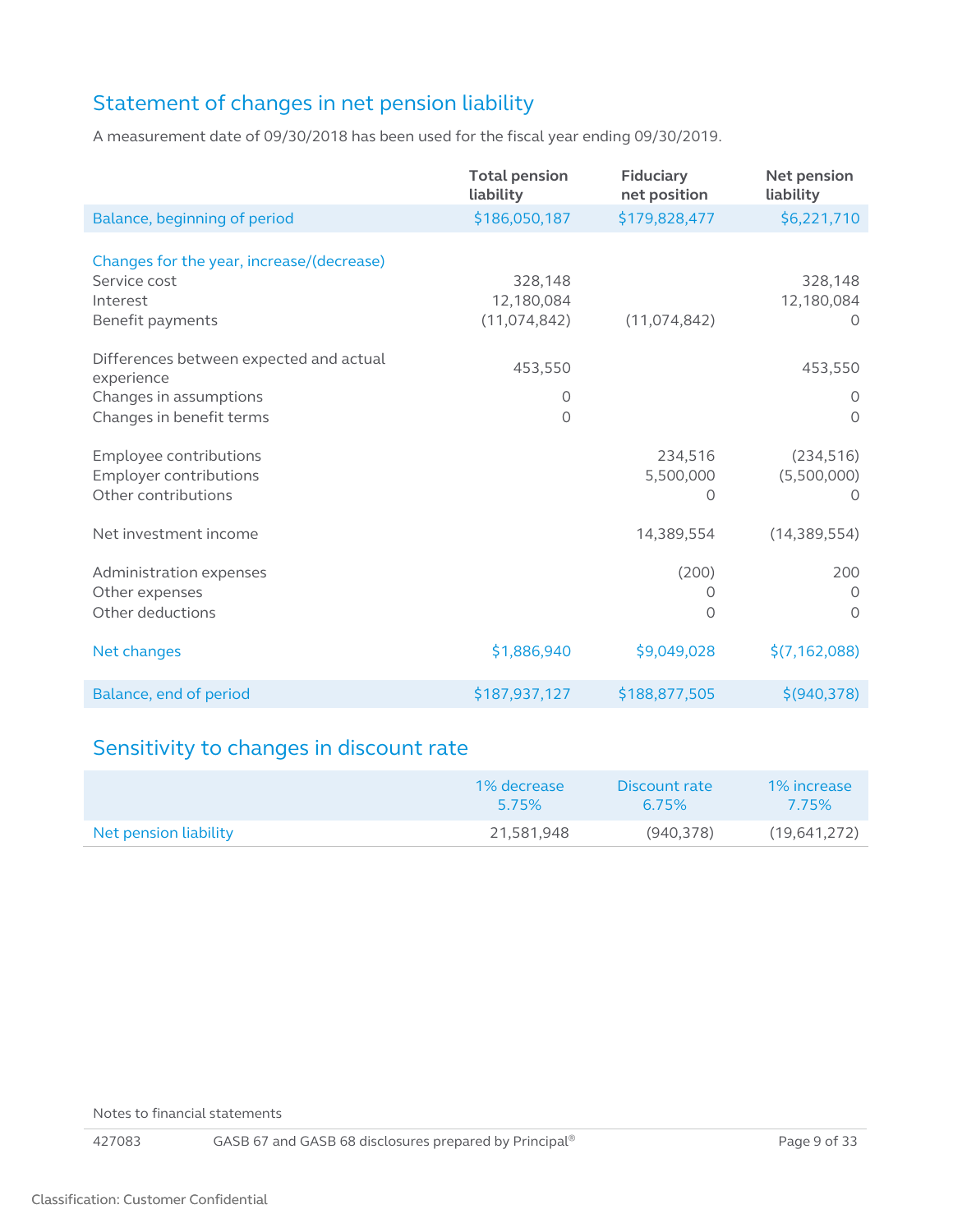### <span id="page-9-0"></span>Statement of pension expense

The pension expense for the fiscal year ended 09/30/2019 is \$775,481.

See the Components of pension expense topic in the Additional information section for a complete breakdown of the expense components and calculations.

### <span id="page-9-1"></span>Statement of deferred outflows and (inflows) of resources

|                                                            | Deferred outflows<br>of resources | Deferred (inflows)<br>of resources |
|------------------------------------------------------------|-----------------------------------|------------------------------------|
| Differences between expected and actual experience         |                                   |                                    |
| Effects of changes in assumptions                          |                                   |                                    |
| Net differences between expected and net investment income | 2,813,252                         | (7,845,746)                        |
| Total deferred outflows and (inflows) of resources         | \$2,813,252                       | \$(7,845,746)                      |
| Employer contributions made after measurement date         | $\star$                           |                                    |

#### \*Plan sponsor must disclose:

- Employer contributions made subsequent to the 09/30/2018 measurement date of the Net Pension Liabilities and before the end of the 09/30/2019 reporting period. GASB 68 paragraph 34 requires these contributions be reported as deferred outflows of resources.
- As of 02/04/2019, \$875,000 in employer contributions and \$66,499 in employee contributions have been received by the plan for the upcoming measurement period.

Amounts reported as deferred outflows and (inflows) of resources related to pensions will be recognized in the pension expense as follows:

|            | <b>Fiscal year ending</b> | Amount to be |
|------------|---------------------------|--------------|
| 09/30      |                           | recognized   |
| 2020       |                           | \$315,568    |
| 2021       |                           | (2,497,684)  |
| 2022       |                           | (2,341,315)  |
| 2023       |                           | (509,063)    |
| 2024       |                           |              |
| Thereafter |                           |              |

See the Schedule of deferred outflows and (inflows) of resources topic in the Additional information section for a more detailed list.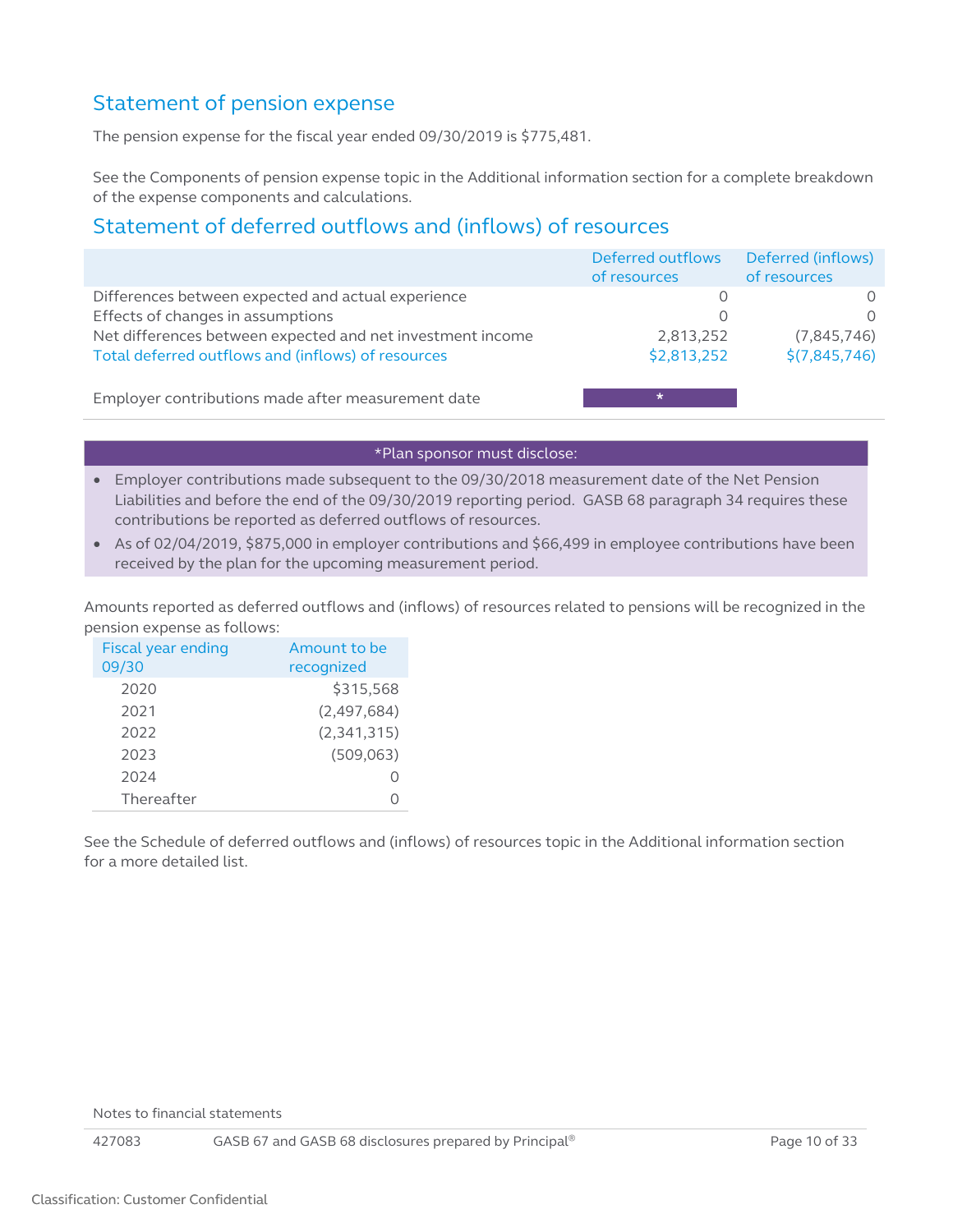## <span id="page-10-0"></span>Notes to the financial statements

### <span id="page-10-1"></span>Summary of significant accounting policies

#### <span id="page-10-2"></span>Method used to value investments

Investments are valued as of the measurement date.

Investments in separate accounts held at Principal are commingled pools, rather than individual securities and are valued at fair market value.

#### <span id="page-10-3"></span>Net fiduciary position

The fiduciary net position and changes in fiduciary net position have been determined on the same basis for both GASB statement 67 and statement 68 reporting purposes.

#### <span id="page-10-4"></span>Plan description

#### <span id="page-10-5"></span>Plan description

Retirement Income Plan for General Employees of City of Pembroke Pines is a single-employer defined benefit pension plan sponsored by CITY OF PEMBROKE PINES - GENERAL.

There are no nonemployer contributing entities, as defined by GASB 67 and 68, for this plan.

There are no special funding situations, as defined by GASB 67 and 68, for this plan.

#### <span id="page-10-6"></span>Plan administration

**Plan sponsor must disclose:**

- The authority under which benefit terms are established or may be amended
- The pension plan's board and its composition (for example the number of trustees by source of selection or the types of constituency or credential applicable to selection)

#### <span id="page-10-7"></span>Plan membership

| <b>Measurement date</b>                                            | 09/30/2018 |
|--------------------------------------------------------------------|------------|
| <b>Fiscal year end</b>                                             | 09/30/2019 |
| Active plan members                                                | 34         |
| Inactive plan members entitled to but not yet receiving benefits   | 233        |
| Disabled plan members entitled to benefits                         | $\Omega$   |
| Retired plan members or beneficiaries currently receiving benefits | 408        |
| Total                                                              | 675        |

The pension plan is closed to new entrants as of 10/01/2014.

The pension benefit accruals are frozen as of 07/01/2010 for those covered under bargaining agreement.

Notes to financial statements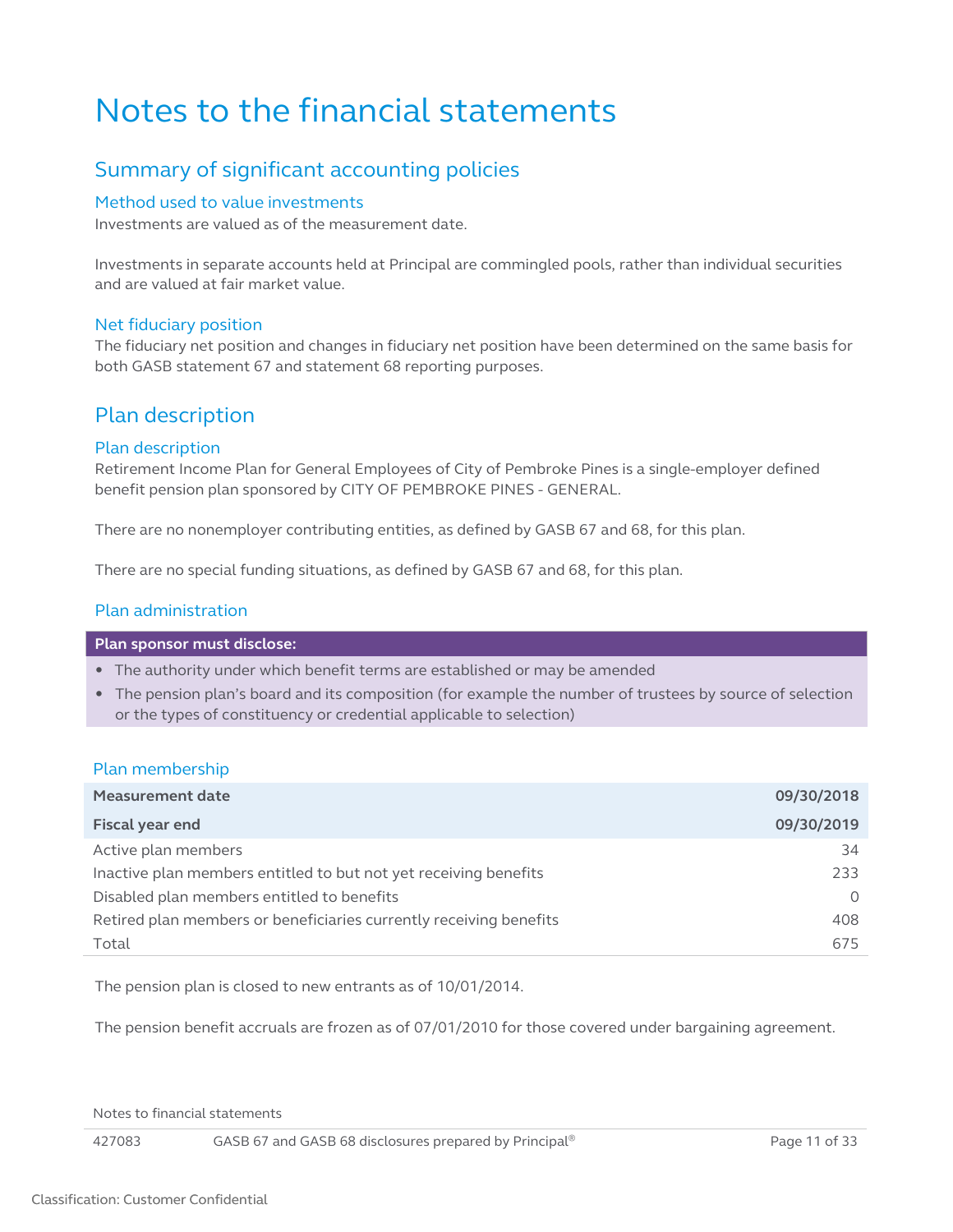#### <span id="page-11-0"></span>Benefits provided

The pension plan provides for retirement and other benefits as shown in Appendix 1 of this report.

There have been no changes in plan provisions during the measurement period.

There have been no changes in plan provisions between the 09/30/2018 measurement date and 02/19/2019.

#### **Plan sponsor must disclose:**

- Changes in the plan provisions made after the certification date of this report and before the end of the reporting period.
- Estimated impact of these changes on net pension liability.

#### <span id="page-11-1"></span>**Contributions**

The municipality may be eligible to receive an allocation of state aid from the General Municipal Pension System State Aid Program which must be used for pension funding. State aid is not a special funding situation and is not a nonemployer contributing entity contribution because it is not deposited directly to the pension plan, according to GASB 67 and 68 definitions.

Any funding requirements established by the MMO in excess of employee contributions and state aid must be paid by the municipality in accordance with Act 205.

The basis for determining contributions is an actuarially determined contribution rate that is calculated each year in the plan's actuarial valuation report. The actuarially determined contribution rate is the estimated amount necessary to finance the costs of benefits earned by plan members during the year, with additional amounts to finance any unfunded accrued liability and plan administrative expenses

In accordance with the plan's governing document, employees may be required to contribute to the plan.

Employees are currently required to contribute 7.25% of salary.

The actuarially determined employer contribution for the measurement period ending 09/30/2018 is \$2,378,931 and the expected employee contributions are \$234,855.

The actuarially determined employer contribution for the upcoming measurement period ending 09/30/2019 is \$2,660,082 and the expected employee contributions are \$217,520.

#### **Plan sponsor must disclose:**

- The authority under which contribution requirements for employer and employees are established.
- The authority under which contribution requirements for employer and employees may be amended.
- All employer contributions made after the 09/30/2018 measurement date of the net pension liabilities and before the end of the 09/30/2019 reporting period as deferred outflows of resources.

Notes to financial statements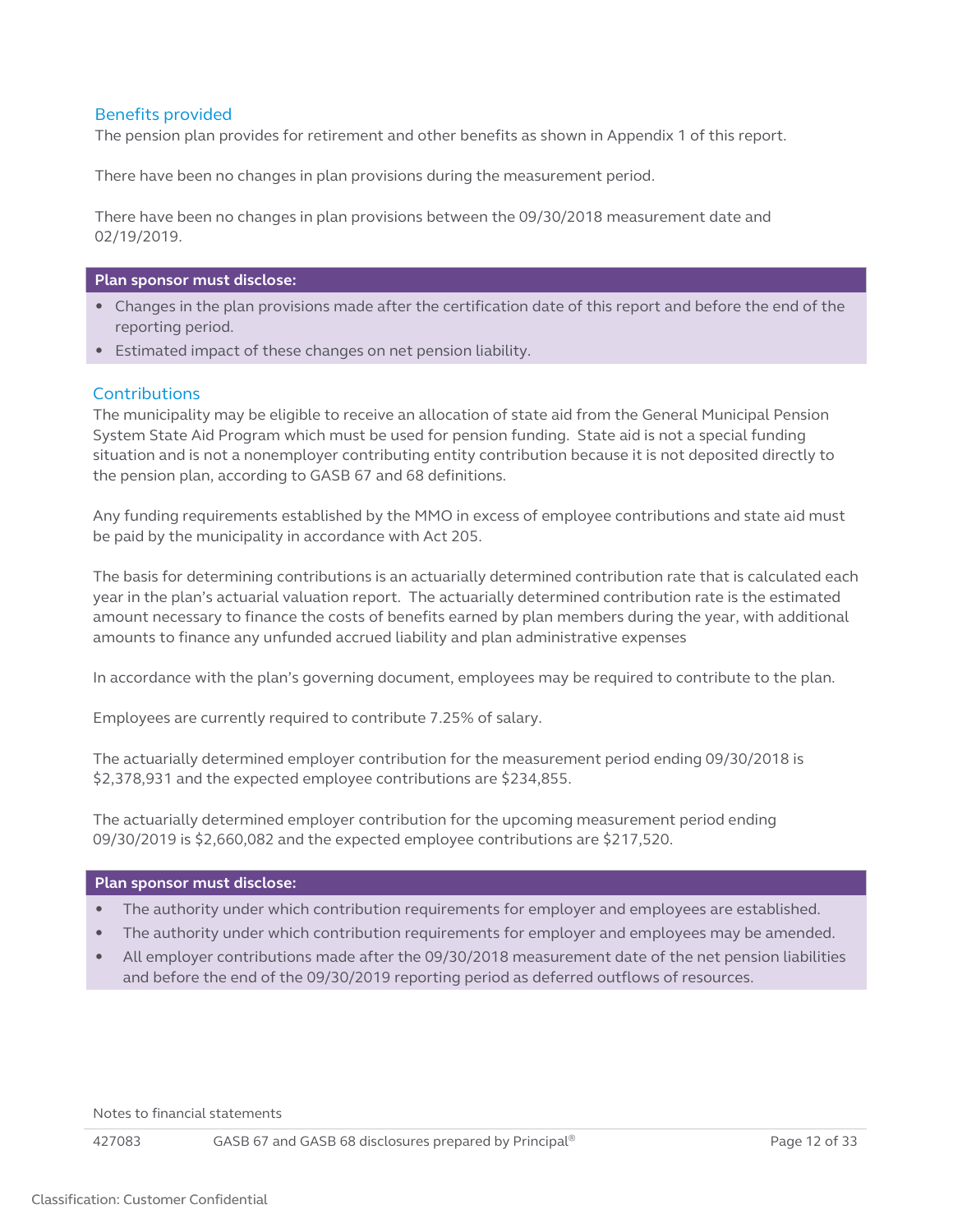### <span id="page-12-0"></span>Investments

#### <span id="page-12-1"></span>Investment policy

A general listing of plan assets as of the 09/30/2018 measurement date is shown in Detail of plan assets by category topic in the Additional information section.

#### **Plan sponsor must disclose:**

- Investment policies and strategies.
- Procedures and authority for establishing and amending investment policy decisions.
- Policies pertaining to asset allocation.
- Description of significant investment policy changes during the reporting period.
- Fair value measurements of these plan assets.

Tools from the Principal® can help with these fair value disclosure requirements. However, because these disclosures require certain interpretations by the plan sponsor, this information is not included in this Governmental Accounting disclosure report.

To access the tool and other helpful resources:

- Log into the employer website at principal.com,
- Go to the "Investments" section
- Click on the Fair Value Measurement of Investments

Principal Financial Advisors, Inc., a registered investment advisor and wholly owned subsidiary of Principal, has been hired to manage the asset allocation strategy for your plan. They will provide additional information to assist you and your plan auditor in preparing the required disclosures.

#### <span id="page-12-2"></span>**Concentrations**

As of the measurement date, the following are investments (other than U.S. Government and U.S. Government guaranteed obligations) in any one organization that represents 5 percent or more of the pension plan's fiduciary net position. \$188,877,505 x 0.05 =\$9,443,875

| Principal   | \$186,874,284 |
|-------------|---------------|
| Receivables | \$2,003,221   |

Notes to financial statements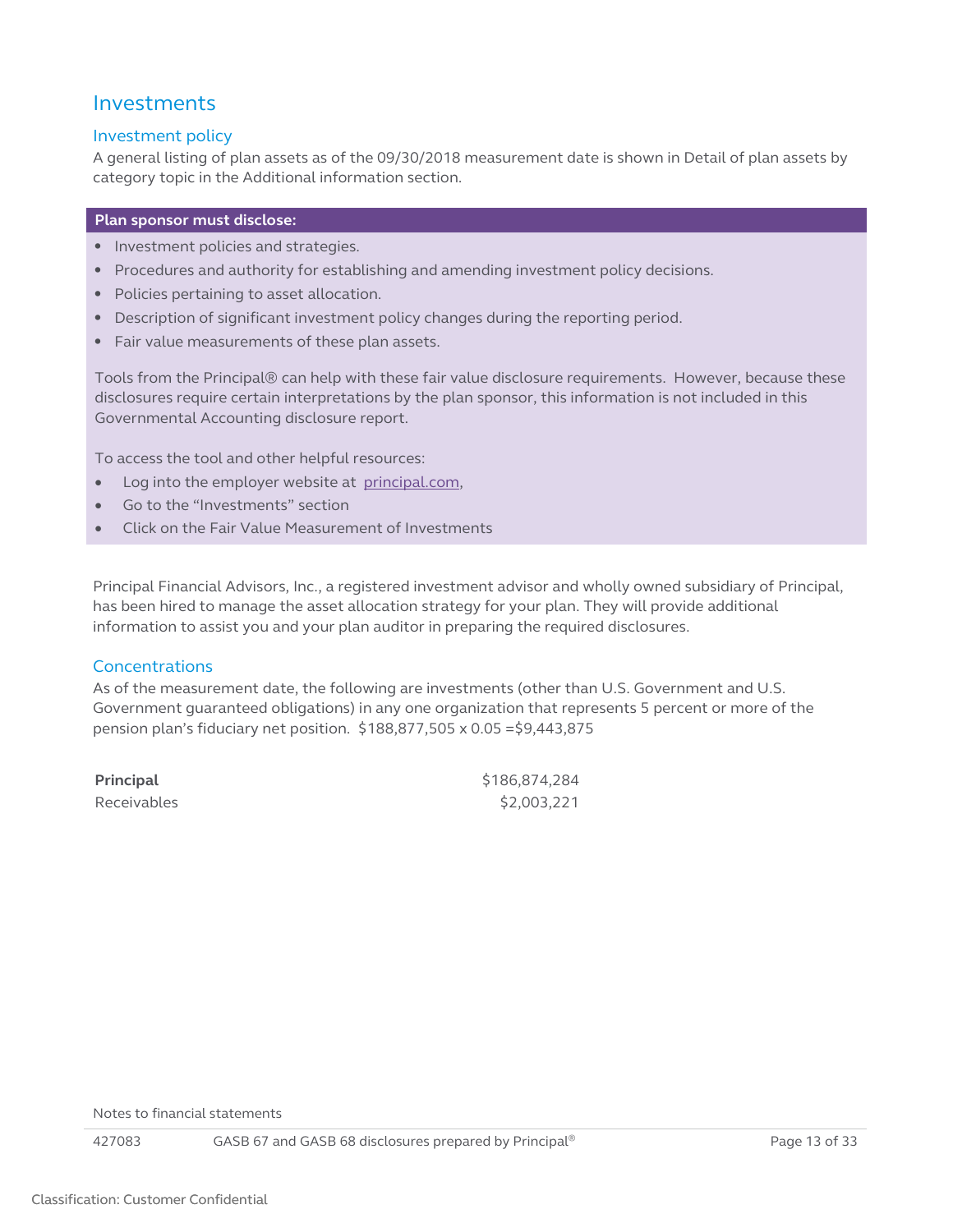#### <span id="page-13-0"></span>Money-weighted rate of return

The money-weighted rate of return is calculated as a rate of return on pension plan investments incorporating the actual timing and amount of cash flows. This return is calculated net of investment expenses. The annual money-weighted rate of return on plan investments for the measurement period of 10/01/2017 to 09/30/2018 is 8.20%.

The actual date and amount of each contribution, benefit payment, and administrative expense payment was used in the calculation of the money-weighted rate of return. Please refer to the List of transactions in the pension plan's fund statement for details.

|                                   | Amount         | Interest     | Amount with<br>interest |
|-----------------------------------|----------------|--------------|-------------------------|
| Fiduciary net position, beginning | \$179,828,477  | \$14,746,258 | \$194,574,735           |
| Total benefit payments            | (11, 074, 842) | (485, 462)   | (11,560,305)            |
| Total contributions               | 5,734,516      | 128,770      | 5,863,285               |
| Total administrative expenses     | (200)          | (10)         | (210)                   |
| Fiduciary net position, ending    | S0             |              | \$188,877,505           |

#### <span id="page-13-1"></span>Receivables

#### **Plan sponsor must disclose:**

- Receivables from any long-term contracts for contributions.
- The terms of these contracts.
- The balances outstanding on any such long-term contracts at the end of the reporting period.
- Description of significant investment policy changes during the reporting period.

#### <span id="page-13-2"></span>Allocated insurance contracts

No annuities were purchased for plan members during the measurement period.

#### <span id="page-13-3"></span>Reserves

#### **Plan sponsor must disclose:**

- Reserves set aside for purposes such as benefit increases or reduced employer contributions, a portion of the pension plan's fiduciary net position that otherwise would be available for existing pensions or for pension plan administration.
- A description of the policy related to such reserves.
- The authority under which the policy was established and may be amended.
- The purposes for and conditions under which the reserves are required or permitted to be used.
- The balances of the reserves.

#### <span id="page-13-4"></span>Deferred retirement option program (DROP)

The pension plan provides for DROP benefits as shown in Appendix 1- Plan summary of this report.

The DROP fund balance held by the pension plan as of the measurement date was \$0. These funds are included in the plan's fiduciary net position.

Notes to financial statements

427083 GASB 67 and GASB 68 disclosures prepared by Principal® Page 14 of 33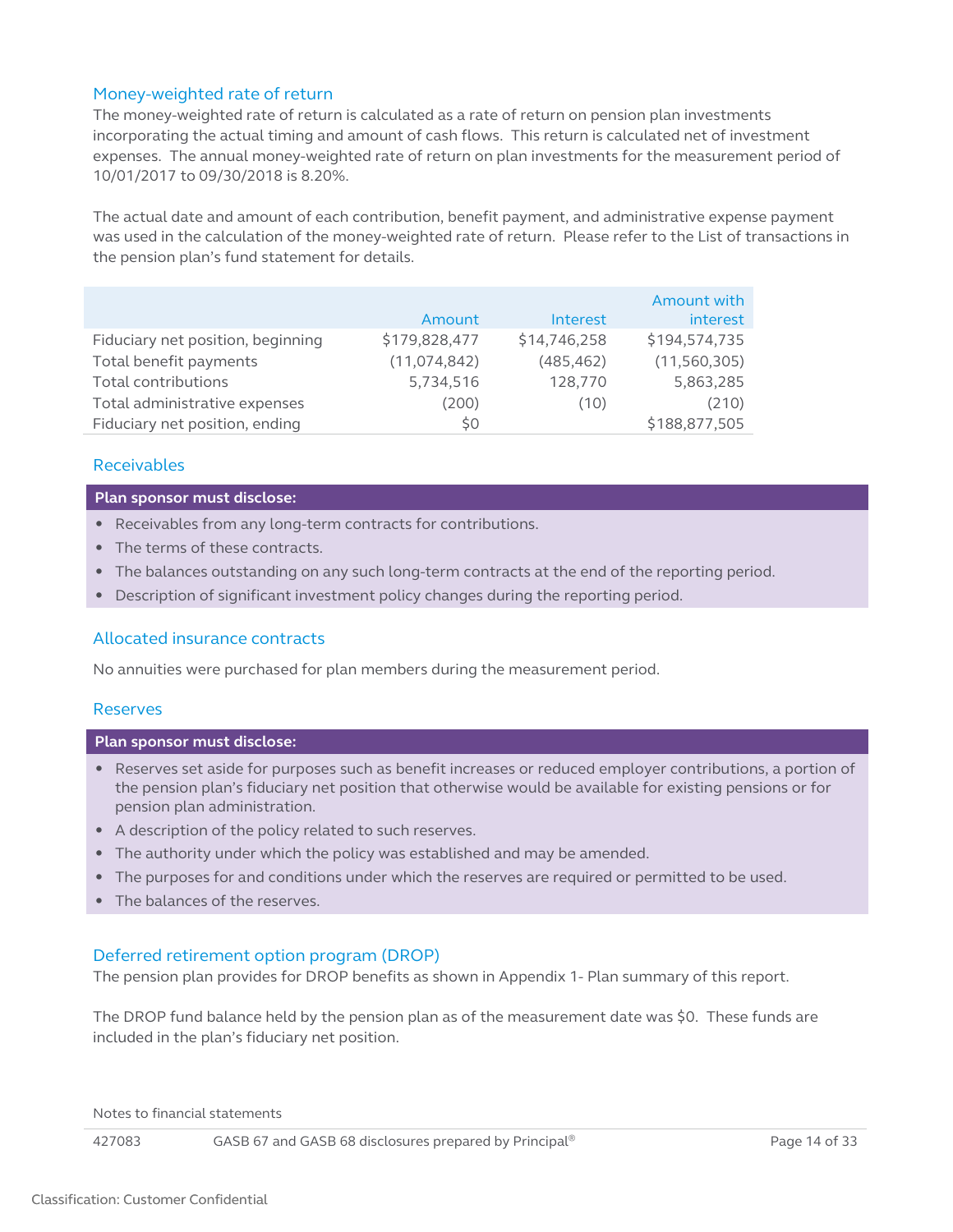### <span id="page-14-0"></span>Net pension liability

#### <span id="page-14-1"></span>Cost method

The entry age actuarial cost method is used for this disclosure. Under this method, the present value of the projected benefits of each individual included in the actuarial valuation is allocated on a level basis over the earnings between entry age and assumed exit age(s). The portion of the present value allocated to a year is the service cost.

#### <span id="page-14-2"></span>Measurement date

A measurement period of 10/01/2017 to 09/30/2018 has been used for the plan year ending 09/30/2018 for GASB 67 reporting and for the fiscal year ending 09/30/2019 for GASB 68 reporting.

The net pension liability reported for CITY OF PEMBROKE PINES - GENERAL's fiscal year end of 09/30/2019 was measured as of 09/30/2018, using the total pension liability that was determined by an actuarial valuation as of 09/30/2018.

#### <span id="page-14-3"></span>**Assumptions**

The end of period total pension liability was determined using the assumptions and methods described in Appendix 2.

The beginning of period total pension liability was determined using the same assumptions and methods.

#### <span id="page-14-4"></span>Long-term rate of return

The expected long-term rate of return assumption as of the end of period is 6.75%. The expected long-term rate of return was selected by the City

#### <span id="page-14-5"></span>Discount rate

The discount rate used to determine the end of period Total Pension Liability is 6.75%.

The plan's fiduciary net position and benefit payments were projected to determine if the plan's fiduciary net position was greater than or equal to the expected benefit payments for each period from 2018 to 2107. Benefit payments after 2107 are projected to be \$0.

The long-term rate of return of 6.75% is used to calculate the actuarial present value of projected payments for each future period when the projected Fiduciary Net Position is greater than the projected expected benefit payments. Otherwise, a municipal bond rate of 4.04% is used. The municipal bond rate is from Barclays Municipal GO Long Term (17+ Y) Index, which includes 20-year, tax-exempt general obligation municipal bonds with an average rating of AA/Aa or higher securities, as of the 09/30/2018 measurement date. The discount rate is a single rate that incorporates the long-term rate of return and municipal bond rate as described.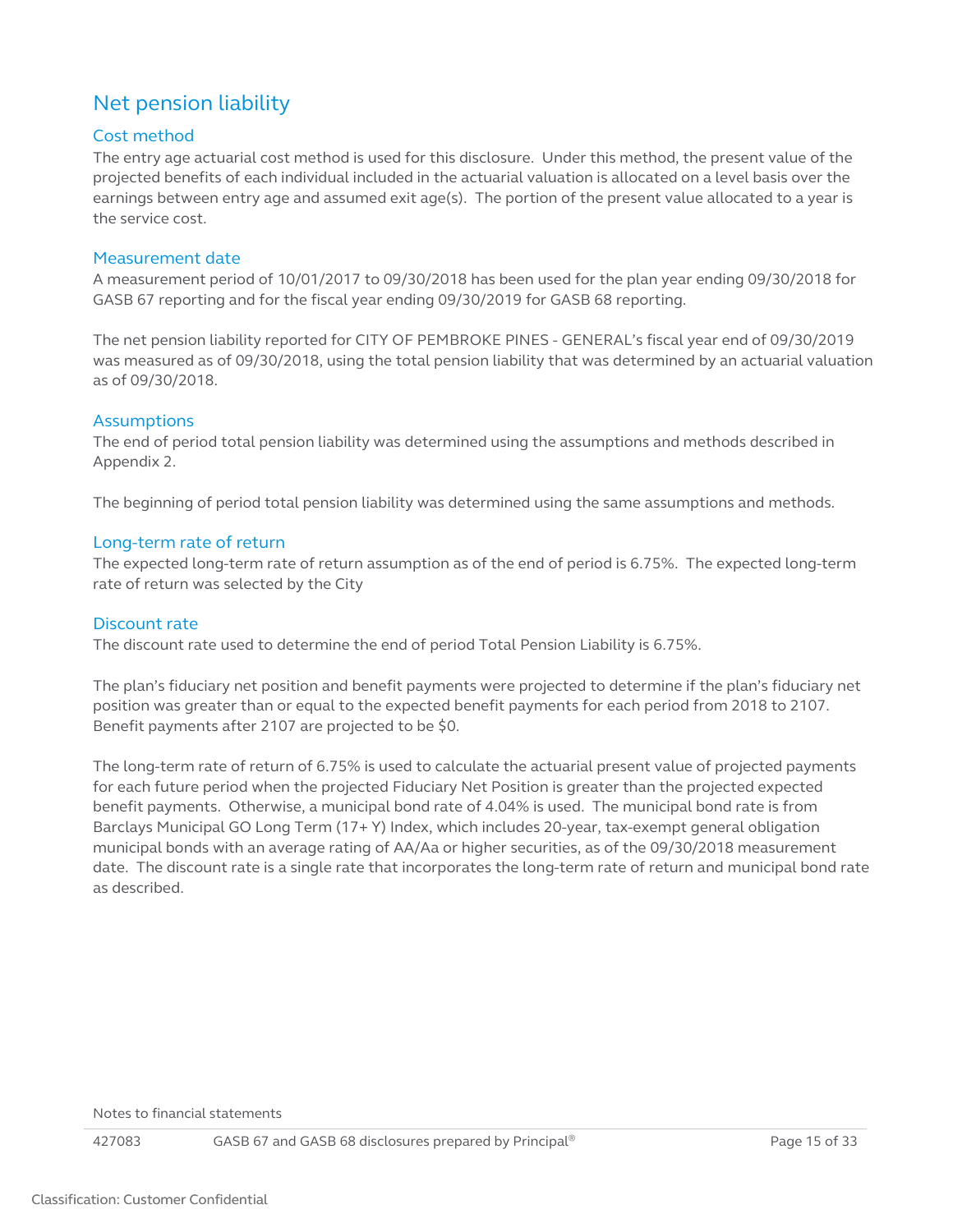## <span id="page-15-0"></span>Required supplementary information

### <span id="page-15-1"></span>Schedule of changes in net pension liability

<span id="page-15-3"></span><span id="page-15-2"></span>

| <b>Measurement period ending</b>                                                                                                                                                                                                                                                                                                                                        | 09/30/2018                                                                                                                                 | 09/30/2017                                                                                                                                       | 09/30/2016                                                                                                                                     | 09/30/2015                                                                                                                                                | 09/30/2014                                                                                                                                                     |
|-------------------------------------------------------------------------------------------------------------------------------------------------------------------------------------------------------------------------------------------------------------------------------------------------------------------------------------------------------------------------|--------------------------------------------------------------------------------------------------------------------------------------------|--------------------------------------------------------------------------------------------------------------------------------------------------|------------------------------------------------------------------------------------------------------------------------------------------------|-----------------------------------------------------------------------------------------------------------------------------------------------------------|----------------------------------------------------------------------------------------------------------------------------------------------------------------|
| <b>Fiscal year ending</b>                                                                                                                                                                                                                                                                                                                                               | 09/30/2019                                                                                                                                 | 09/30/2018                                                                                                                                       | 09/30/2017                                                                                                                                     | 09/30/2016                                                                                                                                                | 09/30/2015                                                                                                                                                     |
| <b>Total pension liability</b>                                                                                                                                                                                                                                                                                                                                          |                                                                                                                                            |                                                                                                                                                  |                                                                                                                                                |                                                                                                                                                           |                                                                                                                                                                |
| Service cost<br>Interest<br>Benefit payments<br>Difference between expected and actual<br>Change in assumptions<br>Change in benefit terms<br>Net change in total pension liability                                                                                                                                                                                     | 328,148<br>12,180,084<br>(11,074,842)<br>453,550<br>0<br>0<br>\$1,886,940                                                                  | 366,046<br>11,561,466<br>(10, 560, 812)<br>1,023,439<br>7,170,147<br>0<br>\$9,560,286                                                            | 277,835<br>11,678,072<br>(10, 243, 459)<br>562,441<br>13,441,392<br>$\circ$<br>\$15,716,281                                                    | 267,925<br>11,551,682<br>(9,814,147)<br>135<br>838,952<br>0<br>\$2,844,547                                                                                | 210,178<br>11,362,422<br>(10,021,946)<br>1,255,121<br>3,309,464<br>0<br>\$6,115,239                                                                            |
| Total pension liability, beginning of period<br>Total pension liability, end of period                                                                                                                                                                                                                                                                                  | \$186,050,187<br>\$187,937,127                                                                                                             | \$176,489,901<br>\$186,050,187                                                                                                                   | \$160,773,620<br>\$176,489,901                                                                                                                 | \$157,929,073<br>\$160,773,620                                                                                                                            | \$151,813,834<br>\$157,929,073                                                                                                                                 |
| <b>Fiduciary net position</b>                                                                                                                                                                                                                                                                                                                                           |                                                                                                                                            |                                                                                                                                                  |                                                                                                                                                |                                                                                                                                                           |                                                                                                                                                                |
| Employee contributions<br>Employer contributions<br>Other contributions<br>Net investment income<br>Benefit payments<br>Administration expenses<br>Other expenses<br>Other deductions<br>Net change in fiduciary net position<br>Fiduciary net position, beginning of period<br>Fiduciary net position, end of period<br>Net pension liability<br>Net pension liability | 234,516<br>5,500,000<br>0<br>14,389,554<br>(11,074,842)<br>(200)<br>0<br>0<br>\$9,049,028<br>\$179,828,477<br>\$188,877,505<br>\$(940,378) | 244,566<br>2,500,068<br>0<br>20,165,819<br>(10, 560, 812)<br>(11,280)<br>0<br>0<br>\$12,338,361<br>\$167,490,116<br>\$179,828,477<br>\$6,221,710 | 249,519<br>6,500,000<br>0<br>12,366,901<br>(10, 243, 459)<br>(1,740)<br>0<br>0<br>\$8,871,221<br>\$158,618,895<br>\$167,490,116<br>\$8,999,785 | 251,779<br>9,174,902<br>$\circ$<br>(1,774,130)<br>(9,814,147)<br>(280)<br>0<br>$\circ$<br>(52, 161, 876)<br>\$160,780,771<br>\$158,618,895<br>\$2,154,725 | 245,607<br>16,474,902<br>$\Omega$<br>12,873,758<br>(10,021,946)<br>(2,299)<br>0<br>$\Omega$<br>\$19,570,022<br>\$141,210,749<br>\$160,780,771<br>\$(2,851,698) |
| End of period assumptions                                                                                                                                                                                                                                                                                                                                               |                                                                                                                                            |                                                                                                                                                  |                                                                                                                                                |                                                                                                                                                           |                                                                                                                                                                |
| Long-term rate of return<br>Discount rate<br>Salary increase assumption<br>COLA increase assumption*<br>Retirement age assumption                                                                                                                                                                                                                                       | 6.75%<br>6.75%<br>$S5 + 2.50\%$<br>2.0% & 3.0%<br>$55 + 10$                                                                                | 6.75%<br>6.75%<br>$S5 + 2.50\%$<br>2.0% & 3.0%<br>$55 + 10$                                                                                      | 6.75%<br>6.75%<br>$S5 + 2.50\%$<br>2.0% & 3.0%<br>$55 + 10$                                                                                    | 7.50%<br>7.50%<br>$S5 + 2.50%$<br>2.0% & 3.0%<br>$55 + 10$                                                                                                | 7.75%<br>7.55%<br>$S5 + 2.50\%$<br>2.0% & 3.0%<br>$55 + 10$                                                                                                    |
| Plan changes                                                                                                                                                                                                                                                                                                                                                            | none                                                                                                                                       | none                                                                                                                                             | none                                                                                                                                           | none                                                                                                                                                      | none                                                                                                                                                           |

<span id="page-15-5"></span><span id="page-15-4"></span>\* Depending on location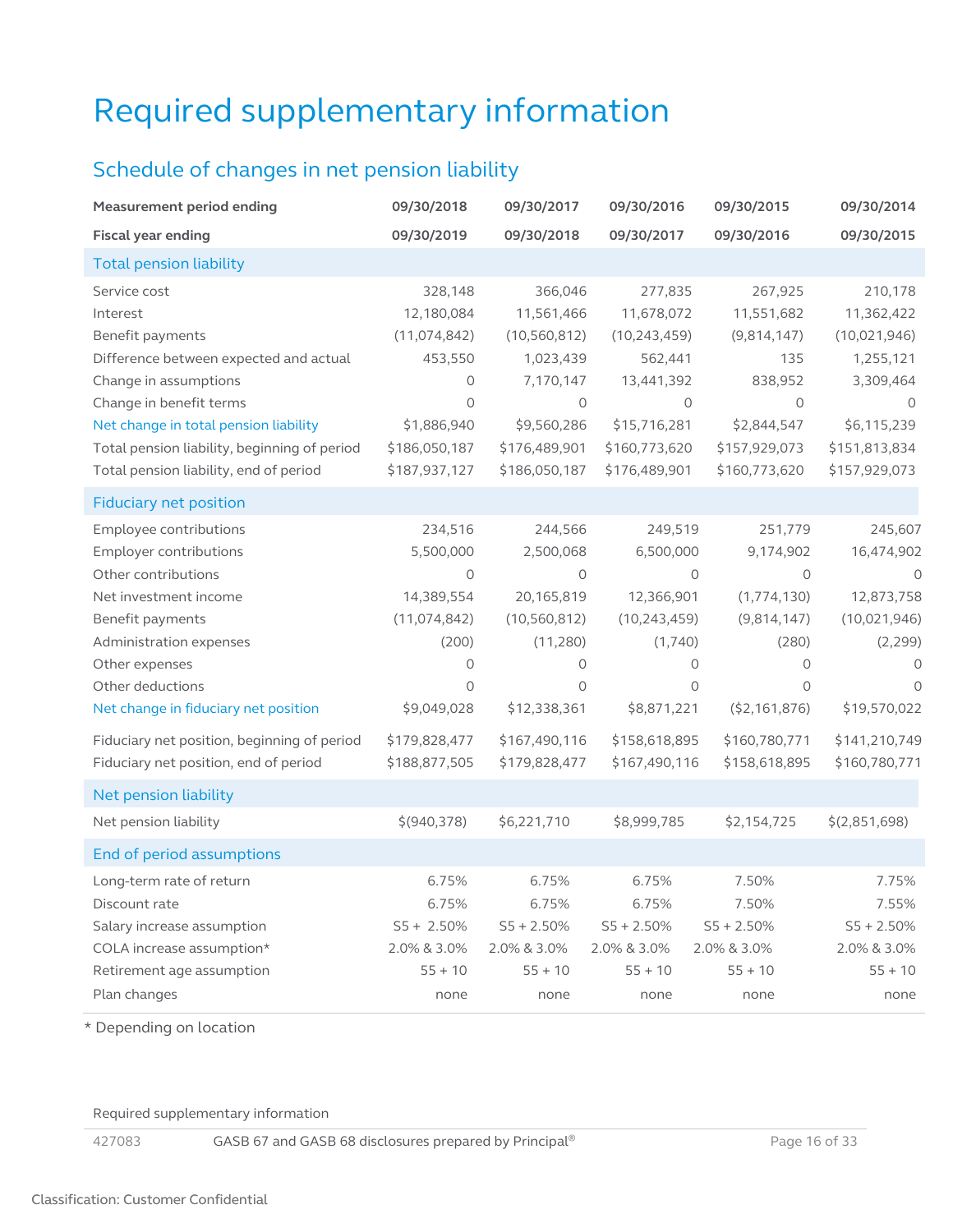### <span id="page-16-0"></span>Schedule of pension liability ratios

<span id="page-16-1"></span>

|                                                                      | 09/30/2018  | 09/30/2017  | 09/30/2016  | 09/30/2015  | 09/30/2014  |
|----------------------------------------------------------------------|-------------|-------------|-------------|-------------|-------------|
| Reporting period ending                                              | 09/30/2019  | 09/30/2018  | 09/30/2017  | 09/30/2016  | 09/30/2015  |
| <b>Ratios</b>                                                        |             |             |             |             |             |
| Fiduciary net position as a percentage of<br>total pension liability | 100.50%     | 96.66%      | 94.90%      | 98.66%      | 101.81%     |
| Covered employee payroll                                             | \$3,128,143 | \$3,148,593 | \$3,441,627 | \$3,280,160 | \$3,163,848 |
| Net pension liability as a percentage of<br>covered employee payroll | $-30.06\%$  | 197.6%      | 261.50%     | 65.69%      | $-90.13%$   |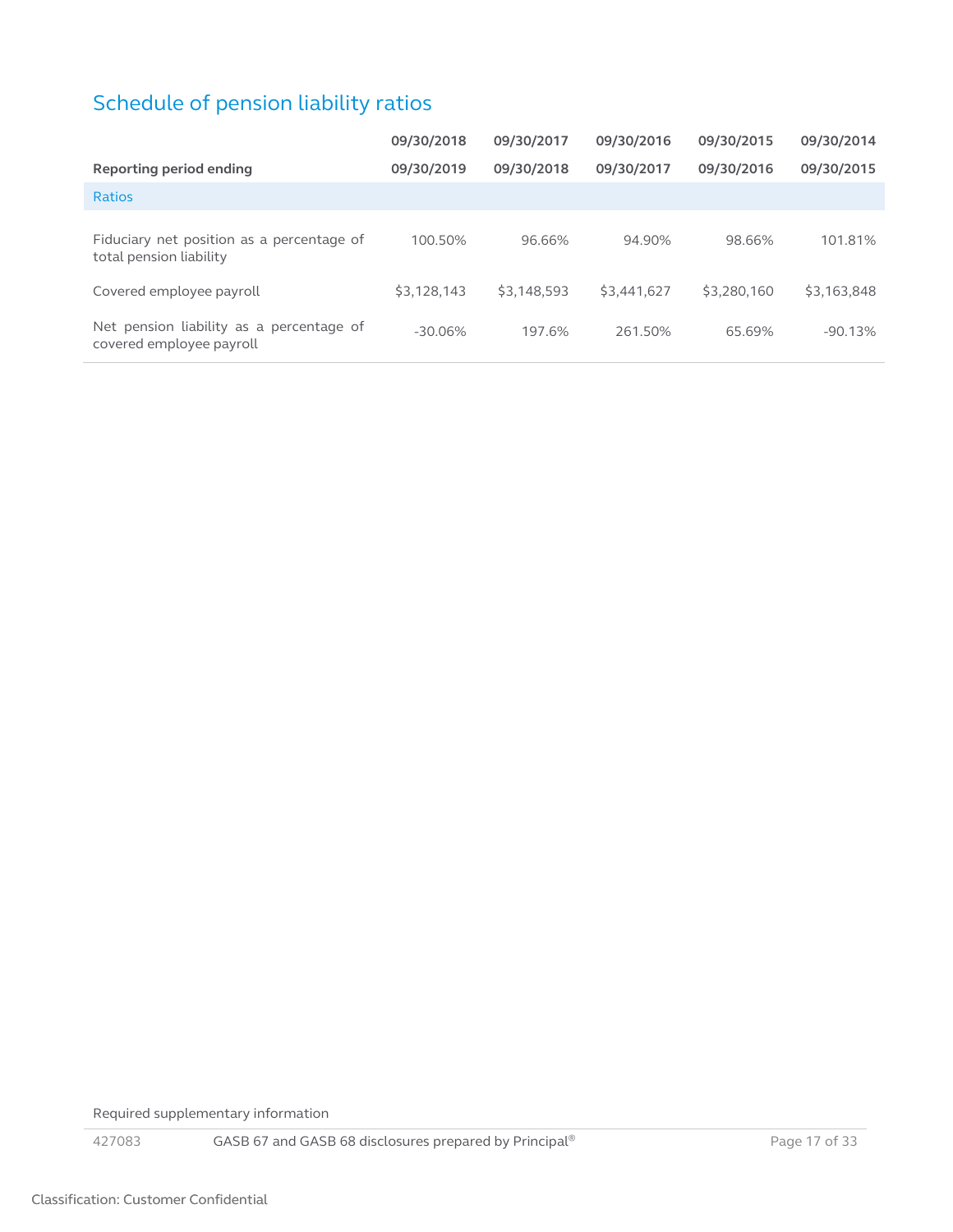### <span id="page-17-0"></span>Schedule of employer (ER) contributions for GASB 67

<span id="page-17-1"></span>

| <b>Measurement period ending</b>                                         | 09/30/2018    | 09/30/2017    | 09/30/2016   | 09/30/2015   | 09/30/2014   |
|--------------------------------------------------------------------------|---------------|---------------|--------------|--------------|--------------|
| <b>Fiscal year ending</b>                                                | 09/30/2018    | 09/30/2017    | 09/30/2016   | 09/30/2015   | 09/30/2014   |
| <b>Contributions</b>                                                     |               |               |              |              |              |
| Actuarially determined ER contributions                                  | \$2,378,931   | \$566,798     | \$758,577    | \$2,707,856  | \$3,892,070  |
| ER contributions received by the plan                                    | 5,500,000     | 2,500,068     | 6,500,000    | 9,174,902    | 16,474,902   |
| Contribution deficiency/(excess)                                         | (3, 121, 069) | (1,933,270)   | (5,741,423)  | (6,467,046)  | (12,582,832) |
| <b>Ratios</b>                                                            |               |               |              |              |              |
| Covered employee payroll                                                 | \$3,128,143   | \$3,148,593   | \$3,441,627  | \$3,280,160  | \$3,163,848  |
| ER contributions received as a percentage<br>of covered employee payroll | 175.82%       | 79.40%        | 188.86%      | 279.71%      | 520.72%      |
| <b>ADC</b> assumptions                                                   |               |               |              |              |              |
| Long-term rate of return on assets                                       | 6.75%         | 6.75%         | 6.75%        | 7.50%        | 7.75%        |
| Interest rate                                                            | 6.75%         | 6.75%         | 6.75%        | 7.50%        | 7.75%        |
| Salary increase assumption                                               | $S5 + 2.50\%$ | $S5 + 2.50\%$ | $S5 + 2.50%$ | $S5 + 2.50%$ | $S5 + 2.50%$ |
| COLA increase assumption*                                                | 2.0% & 3.0%   | 2.0% & 3.0%   | 2.0% & 3.0%  | 2.0% & 3.0%  | 2.0% & 3.0%  |
| Retirement age assumption                                                | $55 + 10$     | $55 + 10$     | $55 + 10$    | $55 + 10$    | $55 + 10$    |
| Plan changes                                                             | none          | none          | none         | none         | none         |

\* Depending on location

A complete list of assumptions and methods used to calculate the Actuarially Determined Contribution is found in the annual Actuarial Valuation Report.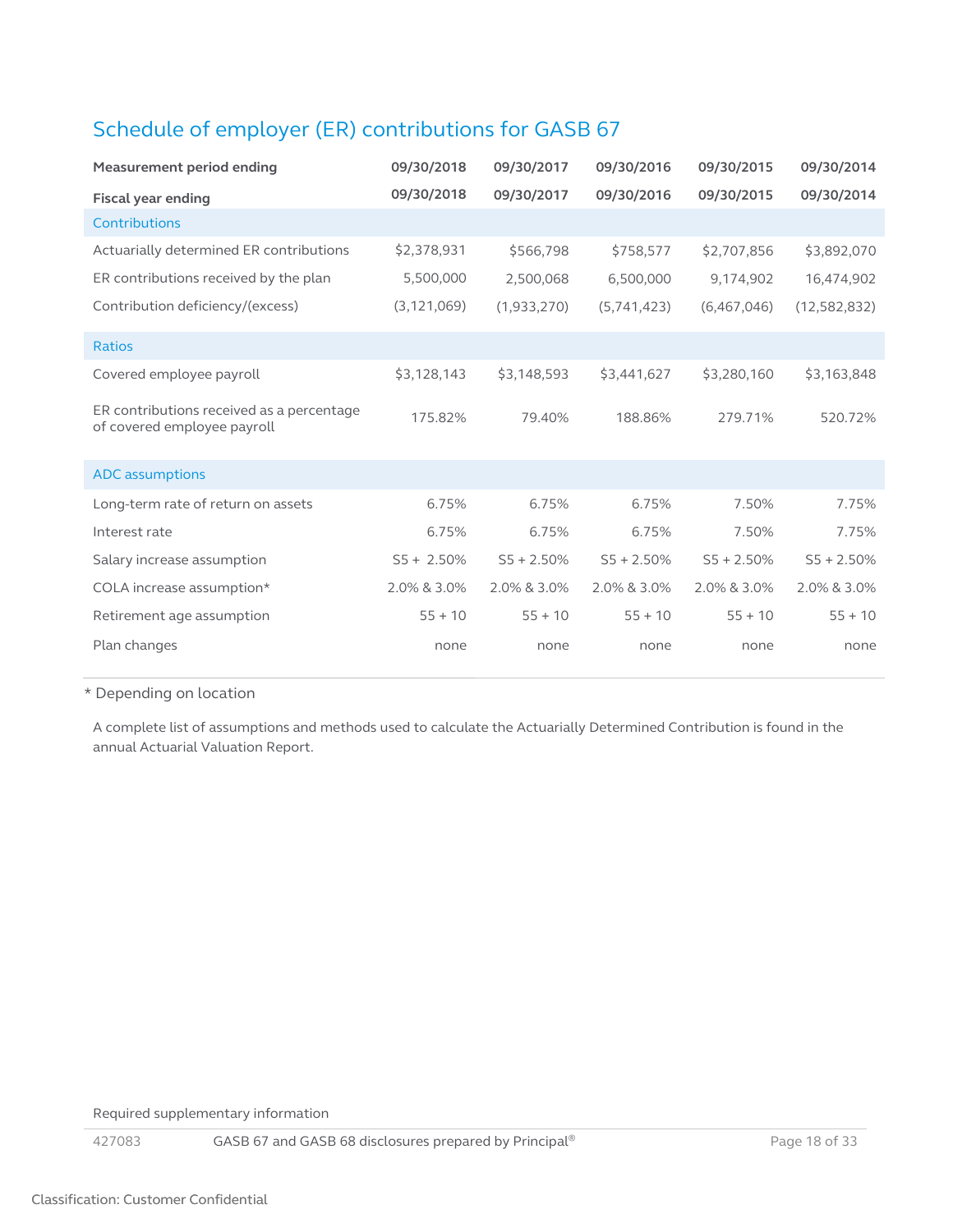### <span id="page-18-0"></span>Schedule of money-weighted investment returns

| Measurement period ending                                                      | 09/30/2018 | 09/30/2017 | 09/30/2016 | 09/30/2015 | 09/30/2014 |
|--------------------------------------------------------------------------------|------------|------------|------------|------------|------------|
| Fiscal year ending                                                             | 09/30/2018 | 09/30/2018 | 09/30/2017 | 09/30/2016 | 09/30/2015 |
| Annual money-weighted rate of return on<br>plan investments, net of investment | 8.20%      | 12.37%     | 8.01%      | $-1.12\%$  | 14.04%     |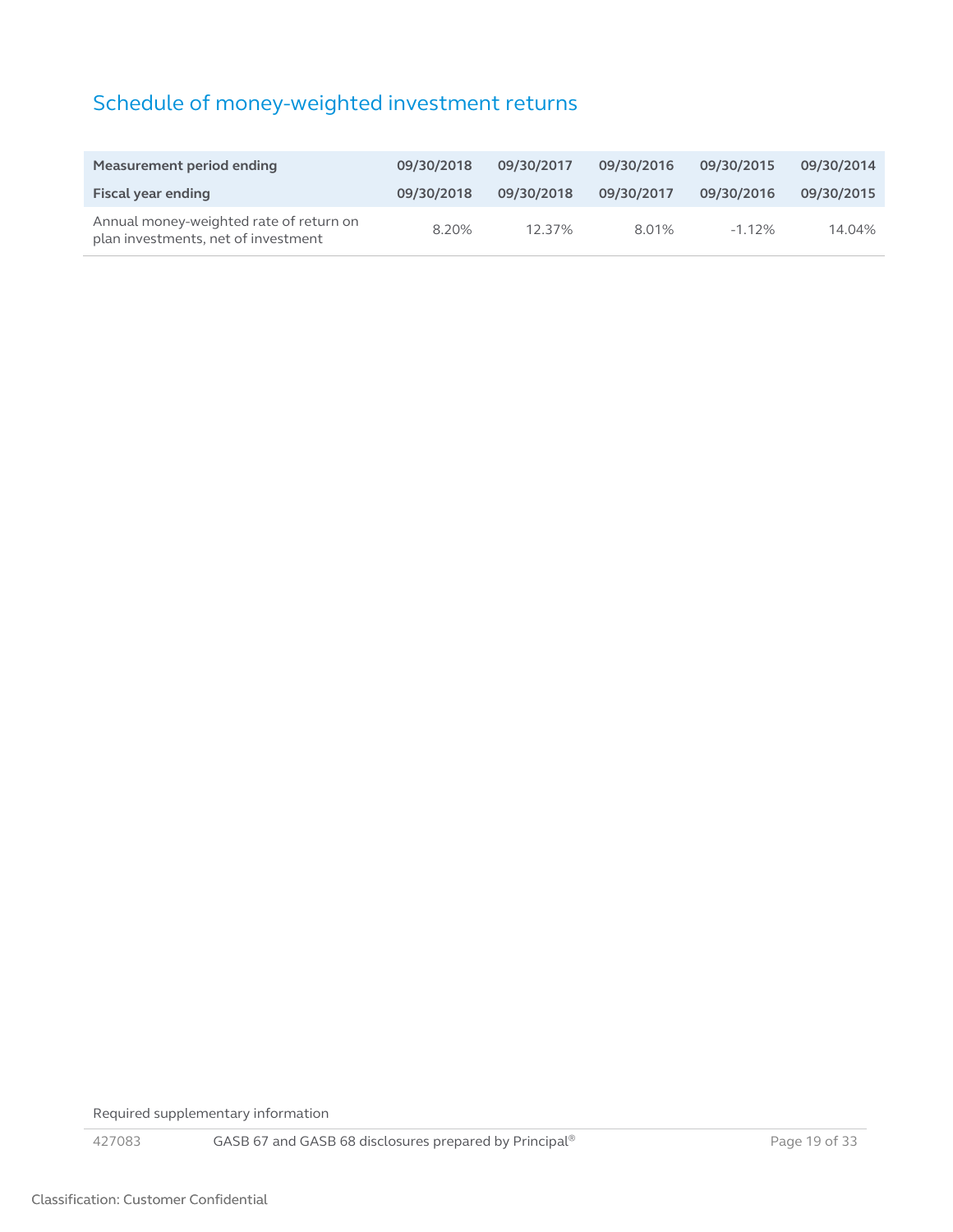## **Additional information**

### <span id="page-19-1"></span><span id="page-19-0"></span>Detail of plan assets by category

A measurement date of 09/30/2018 has been used for the fiscal year ending 09/30/2019.

| Asset class/Investment advisor   | Investment option              | as of 09/30/2018<br>measurement date |
|----------------------------------|--------------------------------|--------------------------------------|
| Large U.S. Equity                |                                |                                      |
| Principal Global Investors       | Equity Income Sep Acct-R6      | \$29,218,572.18                      |
| Principal Global Investors       | LargeCap S&P 500 Index SA-R6   | 12,633,860.04                        |
| T. Rowe Price/Brown Advisory     | LargeCap Growth I Sep Acct-R6  | 30,240,957.10                        |
| <b>Small/Mid U.S. Equity</b>     |                                |                                      |
| LA Capital Mgmt/Victory          | MidCap Value I Sep Acct-R6     | 3,949,555.80                         |
| Robert Baird/Eagle Asset Mgmt    | MidCap Growth III Sep Acct-R6  | 4,268,338.67                         |
| Vaughan Nelson/LA Capital/H&W    | SmallCap Value II Sep Acct-R6  | 1,980,473.10                         |
| AB/Brown/Emerald                 | SmallCap Growth I Sep Acct-R6  | 2,121,301.03                         |
| <b>International Equity</b>      |                                |                                      |
| Principal Global Investors       | Intl Emerging Markets SA-R6    | 3,330,666.55                         |
| Causeway / Barrow Hanley         | Overseas Sep Acct-R6           | 12,365,374.66                        |
| Principal Global Investors       | Intl SmallCap Separate Acct-R6 | 2,680,895.85                         |
| <b>Balanced/Asset Allocation</b> |                                |                                      |
| Multiple Sub-Advisors            | Diversified Real Asset SA-R6   | 3,778,357.00                         |
| <b>Fixed Income</b>              |                                |                                      |
| Neuberger Berman/Mellon/DDJ      | High Yield I Separate Acct-R6  | 7,554,807.12                         |
| Mellon Capital Mgmt              | Bond Market Index Sep Acct-R6  | 15,249,468.01                        |
| Principal Global Investors       | Core Plus Bd Separate Acct-R6  | 45,901,867.45                        |
| Principal Real Estate Inv        | U.S. Property Separate Acct-R6 | 11,599,789.41                        |
| <b>Ending Balance</b>            |                                | \$186,874,283.97                     |

A general listing of plan assets as of the measurement date is shown here, but additional disclosure may be appropriate. You should obtain information on investment options from the applicable investment manager or sponsor.

Additional information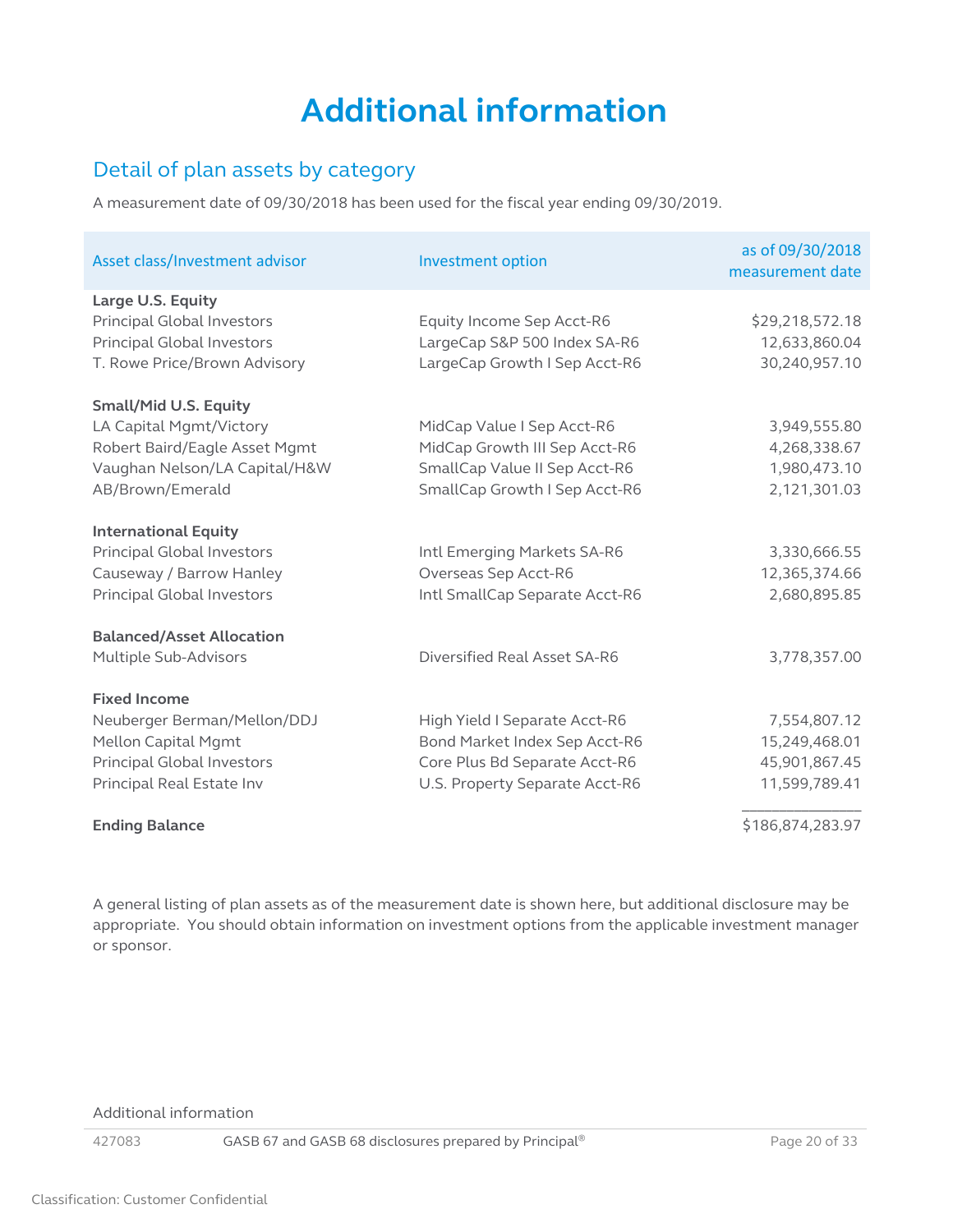### **Components of pension expense**

<span id="page-20-4"></span><span id="page-20-3"></span><span id="page-20-2"></span><span id="page-20-1"></span><span id="page-20-0"></span>

| For fiscal year ending                                      | 09/30/2019     |
|-------------------------------------------------------------|----------------|
| Pension expense                                             |                |
| Service cost                                                | \$328,148      |
| Interest cost                                               | 12,180,084     |
| Contributions from employees                                | (234, 516)     |
| Expected investment income                                  | (11, 844, 235) |
| Administrative expenses                                     | 200            |
| Other expenses                                              | 0              |
| Other deductions                                            | $\Omega$       |
| Changes in benefit provisions                               | $\Omega$       |
| Recognition of deferred outflows and (inflows) due to:      |                |
| Differences between expected and actual experience          | 453,550        |
| Changes in assumptions                                      | $\Omega$       |
| Differences between expected and actual investment earnings | (107, 750)     |
| <b>Total pension expense</b>                                | \$775,481      |
| Rates used to determine pension expense                     |                |
| Discount rate                                               | 6.75%          |
| Long-term rate of return                                    | 6.75%          |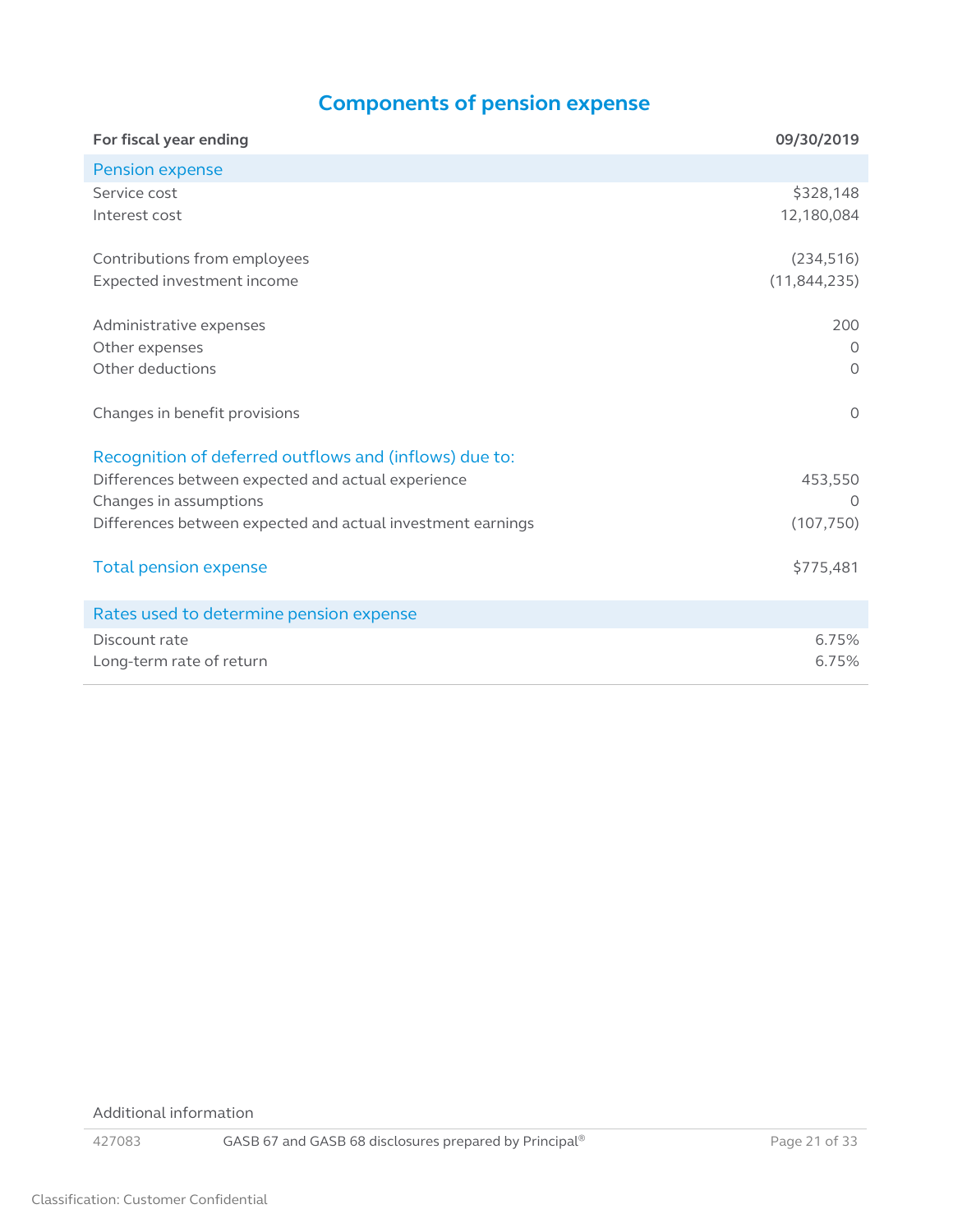### **Development of components of pension expense**

<span id="page-21-2"></span><span id="page-21-1"></span><span id="page-21-0"></span>

| For fiscal year ending                               | 09/30/2019                  |
|------------------------------------------------------|-----------------------------|
| Interest cost                                        |                             |
| Using 6.75% discount rate                            |                             |
| On \$186,050,187 total pension liability             | \$12,558,388                |
| On \$328,148 service cost                            | 22,150                      |
| Adjustment for benefit distributions of \$11,074,842 | (400, 454)                  |
| Interest cost                                        | \$12,180,084                |
|                                                      |                             |
| <b>Expected investment income</b>                    |                             |
| Using 6.75% long-term rate of return                 |                             |
| On \$179,828,477 fiduciary net position              | $\frac{1}{2}(12, 138, 422)$ |
| Adjustment for benefit distributions of \$11,074,842 | 400,454                     |
| Adjustment for administration expenses of \$200      | 8                           |
| Adjustment for other expenses of \$0                 | $\Omega$                    |
| Adjustment for other deductions of \$0               | $\Omega$                    |
| Adjustment for employee contributions \$234,516      | (7, 367)                    |
| Adjustment for employer contributions \$5,500,000    | (98,908)                    |
| <b>Expected investment income</b>                    | \$(11,844,235)              |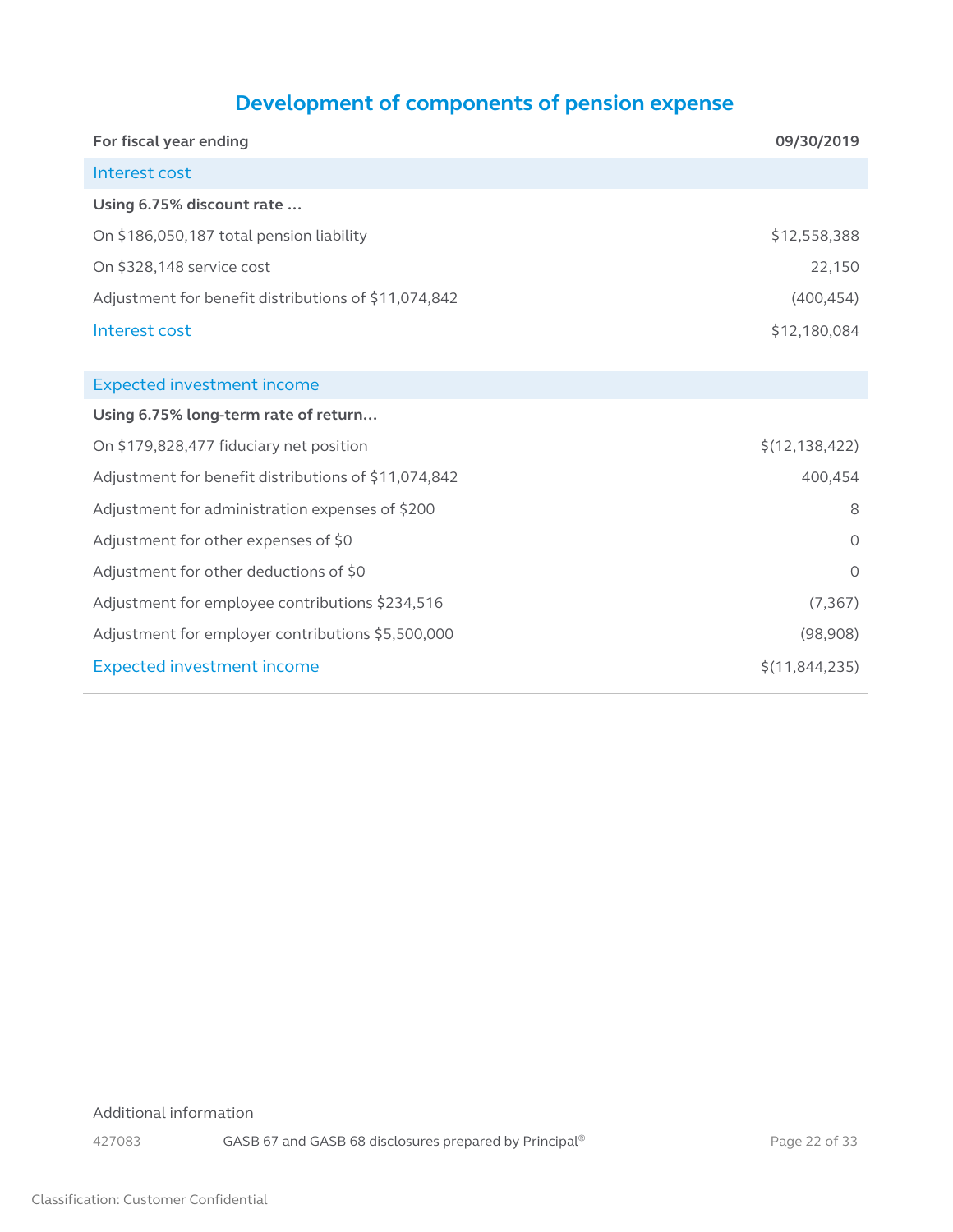The following deferred outflows and (inflows) are recognized in Pension expense:

- Differences between expected and actual experience, over a closed period equal to the average of the expected remaining service lives of all employees (active employees, vested terminated, and retirees).
- Changes in assumptions, over a closed period equal to the average of the expected remaining service lives of all employees (active employees, vested terminated, and retirees).
- Differences between projected and actual earnings on pension plan investments, over a closed five-year period.

| <b>Date</b><br>established | <b>Type</b>          | <b>Initial</b><br>balance | <b>Current</b><br>amount<br>recognized | <b>Deferred</b><br>balance | <b>Upcoming</b><br>amount<br>recognized | <b>Years</b><br>remaining |
|----------------------------|----------------------|---------------------------|----------------------------------------|----------------------------|-----------------------------------------|---------------------------|
| 09/30/2019                 | Experience           | \$453,550                 | \$453,550                              | \$0                        | \$0                                     | 0.00                      |
| 09/30/2019                 | Investment<br>Income | (2,545,319)               | (509,064)                              | (2,036,255)                | (509,064)                               | 4.00                      |
| 09/30/2018                 | Investment<br>Income | (7,329,007)               | (1,832,252)                            | (5,496,755)                | (1,832,252)                             | 3.00                      |
| 09/30/2017                 | Investment<br>Income | (469, 104)                | (156, 368)                             | (312, 736)                 | (156, 368)                              | 2.00                      |
| 09/30/2016                 | Investment<br>Income | 5,626,505                 | 2,813,253                              | 2,813,252                  | 2,813,252                               | 1.00                      |
| 09/30/2015                 | Investment<br>Income | (423, 319)                | (423, 319)                             | $\Omega$                   | $\circ$                                 | 0.00                      |
|                            |                      | \$(4,686,694)             | \$345,800                              | $\frac{1}{2}(5,032,494)$   | \$315,568                               |                           |

#### Recognition of deferred outflows and inflows

Additional information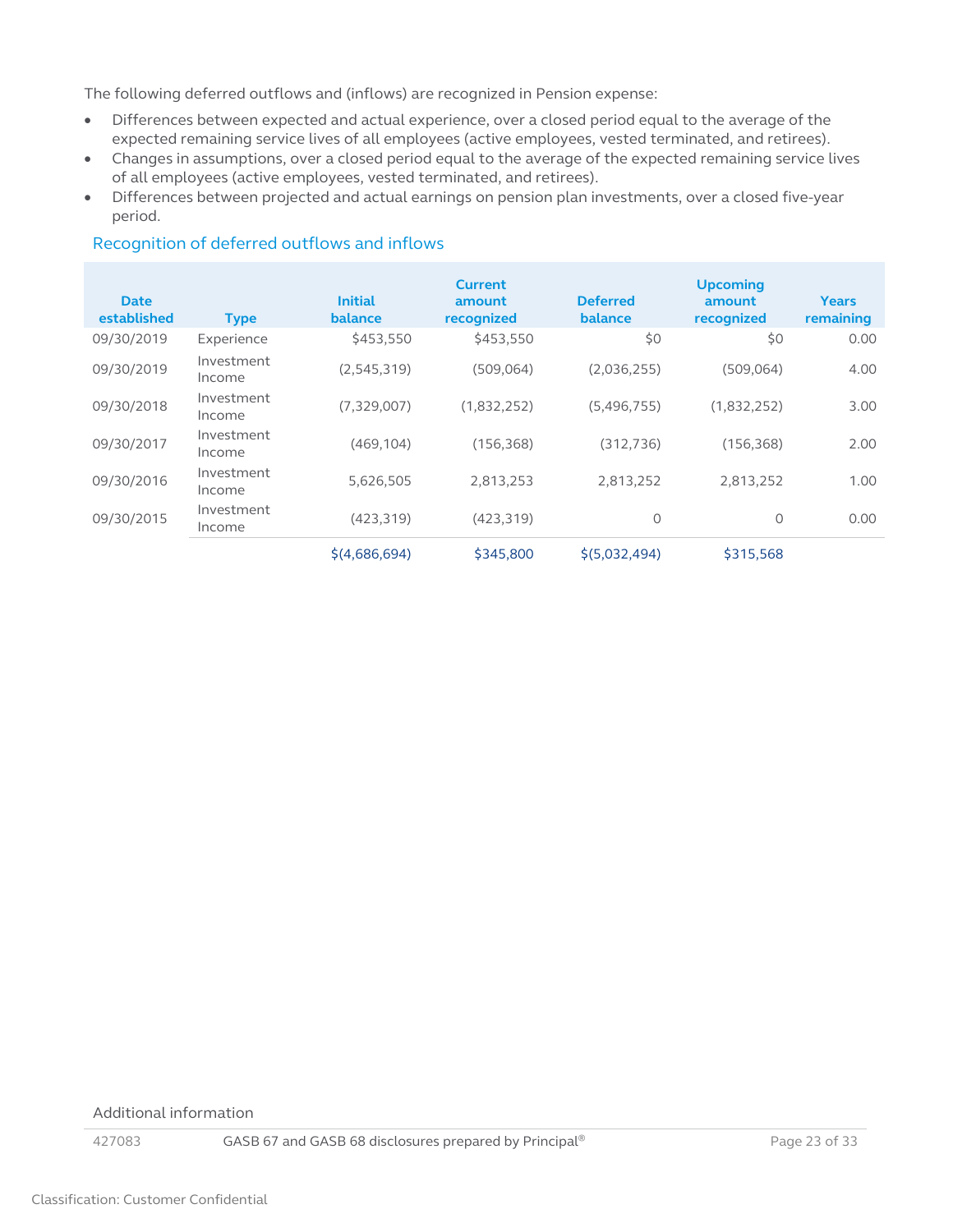## **Appendices**

### <span id="page-23-1"></span><span id="page-23-0"></span>Appendix 1- Plan summary

This report reflects the maximum benefit limits under Internal Revenue Code (IRC) Section 415 and maximum compensation limits under IRC Section 401 in effect on the first day of each plan year.

The following is a summary of plan provisions and does not alter the intent or meanings of the provisions contained in the contract or plan document

| Plan eligibility          |                                                                                                                                                                                                               |
|---------------------------|---------------------------------------------------------------------------------------------------------------------------------------------------------------------------------------------------------------|
| <b>Class</b>              | Any general or utility employee whose customary employment with the<br>employer is at least 30 hours per week or an elected official subject to<br>the provisions of Chapter 112.048 of the Florida Statutes. |
|                           | Bargaining - no employee hired on and after 02/01/2010 will become an<br>active participant and no inactive participant or former participant will<br>again become an active participant.                     |
|                           | Non-collective bargaining - no employee hired on and after 10/01/2014<br>will become an active participant and no inactive participant or former<br>participant will again become an active participant.      |
| Normal retirement benefit |                                                                                                                                                                                                               |
| Age                       | The later of attained age 55 or ten years vesting service.                                                                                                                                                    |
| Form                      | Monthly annuity payable for life with payments guaranteed to be at<br>least equal to the participant's accumulation on the normal retirement                                                                  |

**Amount (accrued benefit)** 2.85% of average compensation multiplied by accrual service. Maximum benefit is 80% of average compensation (28.07 years). Reduce by the amount of deferred monthly retirement benefit in which the participant has received a single sum payment under the plan. Benefit is frozen effective 07/01/2010 for those covered under the bargaining agreement.

date (optional forms may be elected in advance of retirement).

### Early retirement benefit

| Age     | Attained age 50.                   |
|---------|------------------------------------|
| Service | Completed 5 years of service.      |
| Form    | Same as normal retirement benefit. |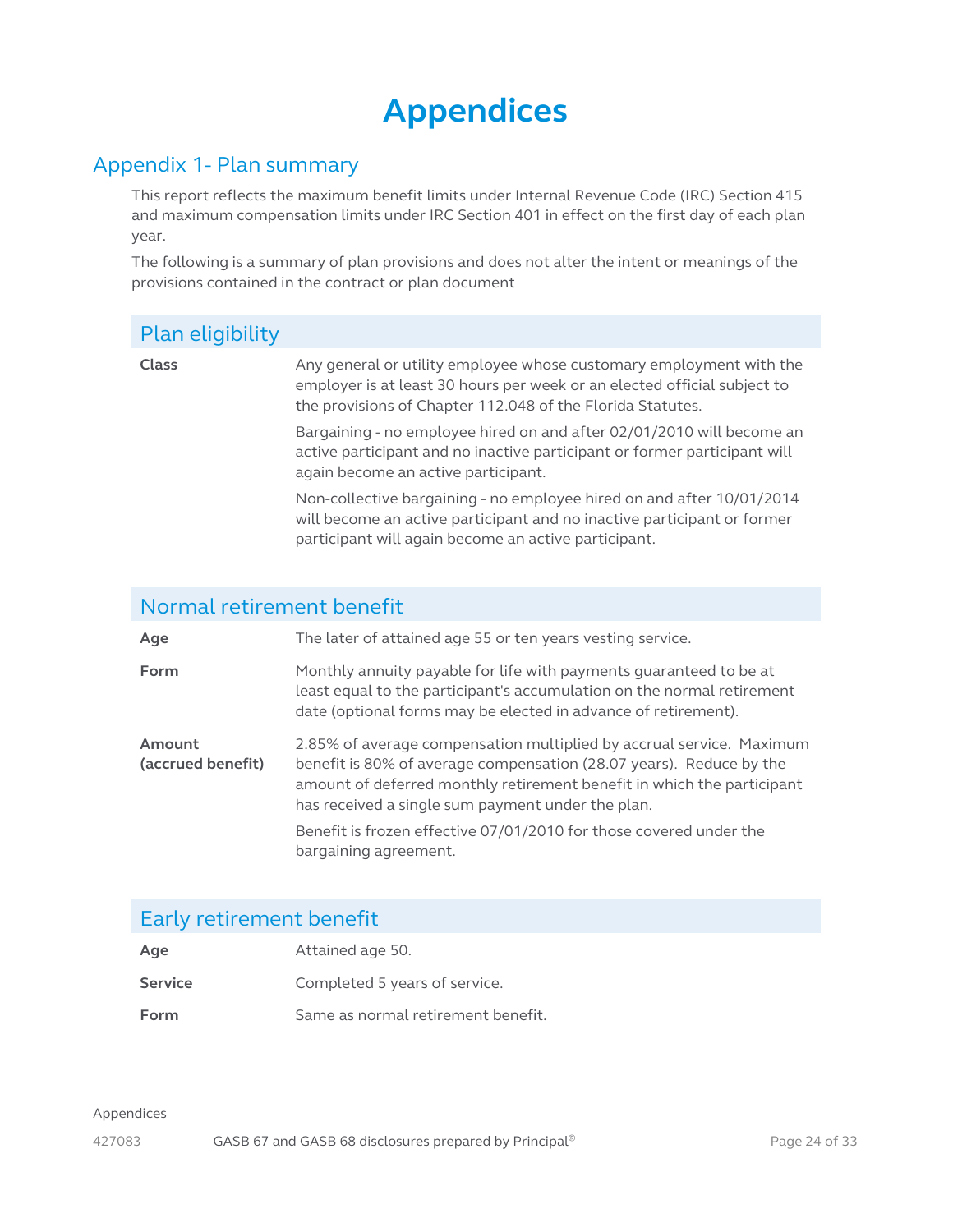**Amount** Accrued Benefit on Early Retirement Date reduced by 6 2/3% for each year that the Early Retirement Date precedes Normal Retirement Date.

### Late retirement benefit

| Age    | No maximum age.                                                                                                                                                                      |
|--------|--------------------------------------------------------------------------------------------------------------------------------------------------------------------------------------|
| Form   | Same as normal retirement benefit.                                                                                                                                                   |
| Amount | Greater of Accrued Benefit on Late Retirement Date or Accrued Benefit<br>on Normal Retirement Date increased to recognize that annuity<br>commences subsequent to normal retirement. |

## Termination benefit

| Subsequent to five years of service, 50%, plus 10% for each year of<br>service thereafter, up to 100%. However, vesting shall be 100% on or<br>subsequent to the earliest of normal retirement date, date when first<br>eligible to early retire or the date of total and permanent disability.                                                                                                                                                                                                                                         |                                |  |
|-----------------------------------------------------------------------------------------------------------------------------------------------------------------------------------------------------------------------------------------------------------------------------------------------------------------------------------------------------------------------------------------------------------------------------------------------------------------------------------------------------------------------------------------|--------------------------------|--|
| Same as normal retirement benefit with income deferred until normal<br>retirement date.                                                                                                                                                                                                                                                                                                                                                                                                                                                 |                                |  |
| Equal to the sum of<br>The amount of retirement annuity which could be purchased<br>(a)<br>on his normal retirement date by his participant's required<br>contribution account.<br>Vesting percentage times the excess of the pension benefit as<br>(b)<br>of the date of termination over (a) above.<br>At any time on or after termination, the participant may elect to receive<br>his participant's required contribution account in cash in lieu of any and<br>all retirement benefits that could be provided by his participant's |                                |  |
|                                                                                                                                                                                                                                                                                                                                                                                                                                                                                                                                         | required contribution account. |  |

### Disability benefit

| <b>Eligibility</b> | An active participant who becomes totally and permanently disabled<br>prior to his retirement date. Ten years of vesting service is required for a<br>non-service related disability benefit to be payable. |
|--------------------|-------------------------------------------------------------------------------------------------------------------------------------------------------------------------------------------------------------|
| Form               | Monthly income payable until normal retirement, death, or recovery and<br>a deferred annuity payable at the Normal Retirement Date.                                                                         |
| Amount             | For a service related disability, the greater of his accrued benefit on date<br>of disability or 40% of his current monthly compensation on such date.                                                      |
|                    | For a non-service related disability, the accrued benefit on date of<br>disability.                                                                                                                         |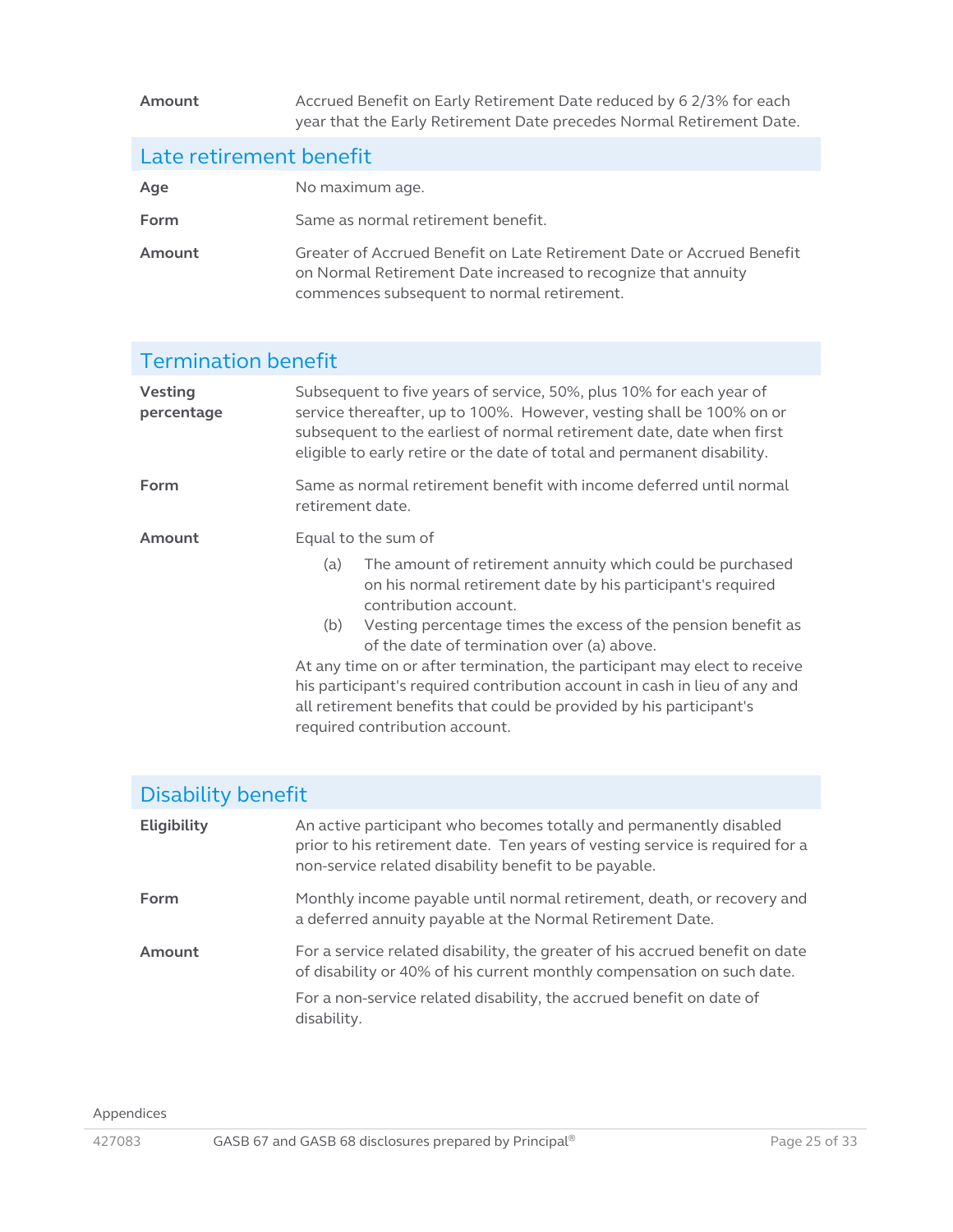| <b>Contributions</b>                    |                                                                                                                                                                      |
|-----------------------------------------|----------------------------------------------------------------------------------------------------------------------------------------------------------------------|
| <b>Salary reduction</b><br>contribution | Tax deductible contributions made by the employer on behalf of the<br>employee. This is 7.25% of monthly earnings that have been deducted<br>from the employees pay. |
|                                         | Effective 07/01/2010, 0% of monthly earnings will be deducted for those<br>covered under the bargaining agreement.                                                   |

### Death benefit

### **Greater of A or B**

### A. Single sum death benefit

| Single sum. |
|-------------|
|             |

**Amount** Participant's accumulation on date of death.

### B. Pre-retirement death benefit

| Age            | Attained age 50.                                                                                                                                                                                                                                                                               |
|----------------|------------------------------------------------------------------------------------------------------------------------------------------------------------------------------------------------------------------------------------------------------------------------------------------------|
| <b>Service</b> | Five years of service.                                                                                                                                                                                                                                                                         |
| Form           | Monthly annuity payable to spouse.                                                                                                                                                                                                                                                             |
| Amount         | If death occurs between Early Retirement Date and Normal Retirement<br>Date, the benefit is an annuity to the spouse for an amount no less than<br>would have been received had the participant elected a joint and 50%<br>survivorship benefit option and early retired the day before death. |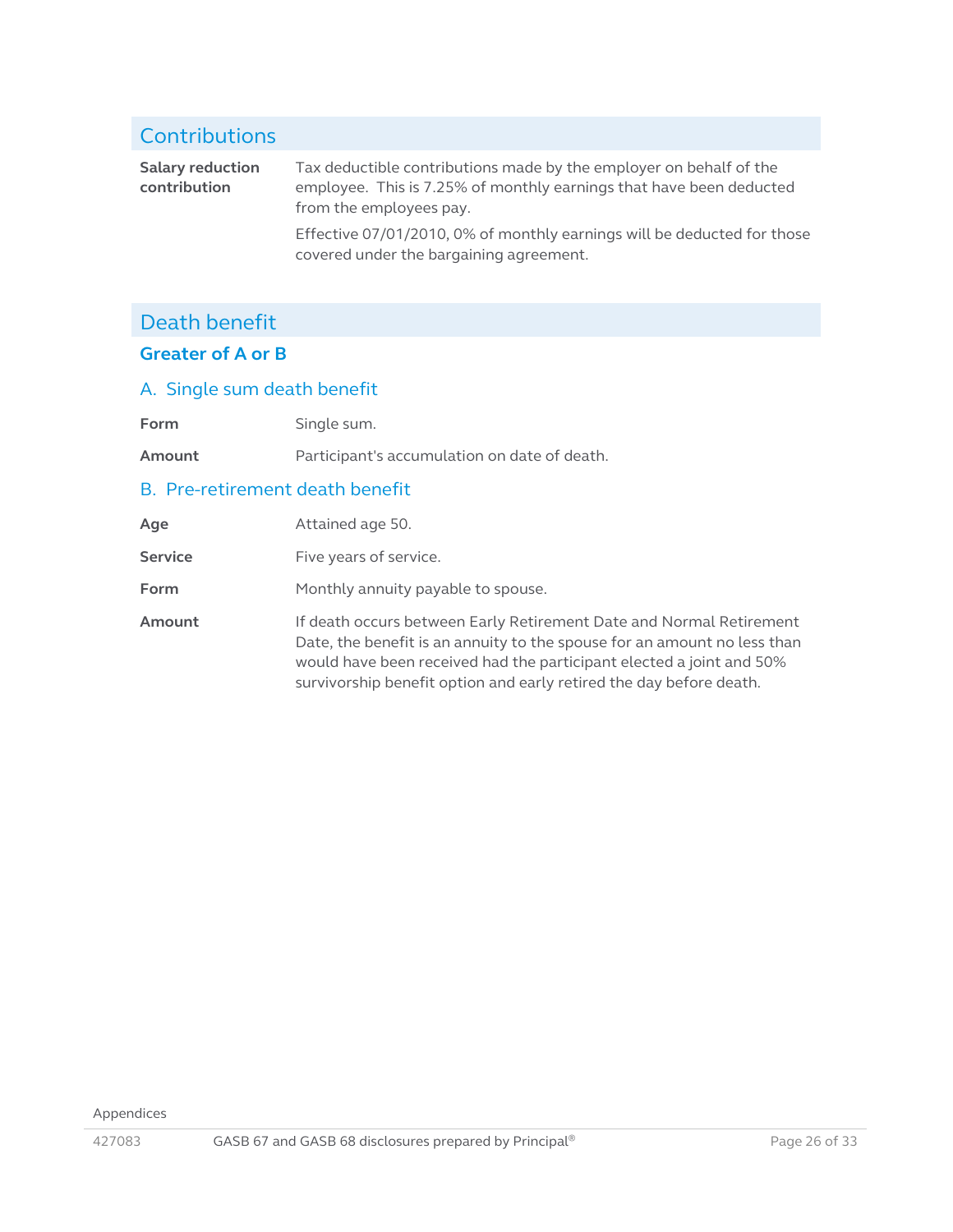### Deferred retirement option plan

| <b>Eligibility</b> | An active participant first becomes eligible to elect the DROP on the first<br>day of the month on or after reaching normal retirement date.                                                                                                                                                                                                                                                                                                                                                                |
|--------------------|-------------------------------------------------------------------------------------------------------------------------------------------------------------------------------------------------------------------------------------------------------------------------------------------------------------------------------------------------------------------------------------------------------------------------------------------------------------------------------------------------------------|
| <b>Election</b>    | An election to participant in the DROP shall constitute an irrevocable<br>election to resign from service not later than sixty (60) months of<br>reaching the start of the DROP eligibility period. An election to<br>participate must be made within the first five years of eligibility. The<br>period of participation in the DROP cannot exceed a period ending sixty<br>months from first becoming eligible for the DROP or when the<br>participant ceases to be an employee.                          |
| Form               | Same as normal retirement benefit. While the employee is in the DROP<br>the pension benefit payments will be credited to a separate account that<br>will earn a return based on investments chosen by the employee.                                                                                                                                                                                                                                                                                         |
| Amount             | Accrued benefit on retirement date. No additional accrual service will<br>accumulate after entry into the DROP. Any changes in pension benefits<br>shall not apply to participants in the DROP.<br>Once the DROP period expires or the participant ceases to be an<br>employee, any subsequent pension benefit payments will be paid to the<br>employee. The accumulation in the DROP account will be paid to the<br>employee based on his payment option once the participant ceases to be<br>an employee. |
|                    |                                                                                                                                                                                                                                                                                                                                                                                                                                                                                                             |

### Optional forms of benefit

- A monthly income to the employee for life. No benefits are payable at death.
- A monthly income to the employee for life, with a 5, 10, or 15 year period where payments continue to the beneficiary.
- A monthly income to the employee for life. If the employee dies before the amount paid equals the employee account on the retirement date, payments continue to the beneficiary until the totals equal that amount.
- A monthly income to the employee for life, with a 50%, 66 2/3%, 75%, or100% of the monthly benefit paid to the surviving spouse.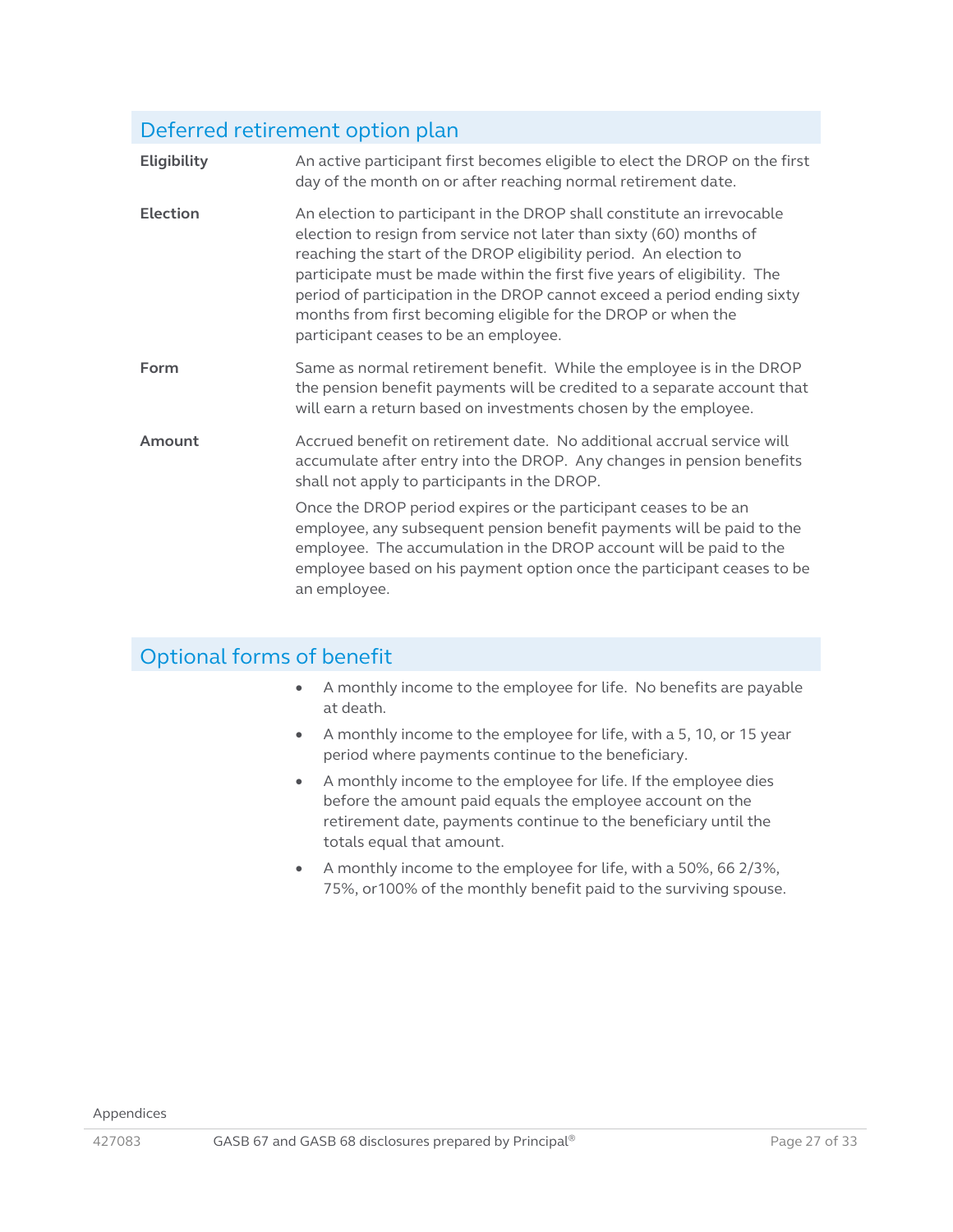### Cost of living adjustment

**Amount** Annual 2% cost of living adjustment effective 10/01/2003 to active participants and DROP participants on and after 10/01/2003 and to participants who started receiving retirement or disability benefits on or after 10/01/2001.

> Effective 10/01/2004 the cost of living adjustment was increased to 3.0%.

Effective 02/01/2010 the cost of living adjustment is decreased to 2% for any plan participant who attains normal retirement date or becomes a participant in the DROP after 02/01/2010.

Effective 07/01/2010 the cost of living adjustment shall not apply for those who are covered under the bargaining agreement and have not reached normal retirement date by 07/01/2010.

### Early retirement window

Available to any participant who is employed with the city of Pembroke in the position of Assistant City Manager, Director Community Services, Assistant Director Community Services, Administrative Services Director, has attained age 50, has 14 years of vesting service, and elected an early retirement date between September 3, and September 12, 2008.

The retirement benefit will not be reduced for the application of the early retirement reduction factors. In addition, for the Assistant City Manager position, the retirement benefit will be calculated as if the participant was employed until Normal Retirement Date.

| <b>Definitions</b>                                   |                                                                                                                                                                                              |
|------------------------------------------------------|----------------------------------------------------------------------------------------------------------------------------------------------------------------------------------------------|
| Average<br>compensation                              | The monthly average of total pay received for the two years out of all<br>compensation years prior to retirement date which gives the highest<br>average.                                    |
| Participant's<br>required<br>contribution<br>account | Participant's contributions, accumulated to the date of determination<br>with interest of 5% compounded annually, plus salary reduction<br>contributions not previously paid out or applied. |
| <b>Required</b><br>contribution<br>accrued benefit   | Monthly retirement benefit under normal form accrued by an active<br>participant payable at normal retirement date that is derived from their<br>required contributions.                     |
| <b>Accrual service</b>                               | An employee's current and all prior periods of continuous service<br>expressed in whole years and fractional parts of a year.                                                                |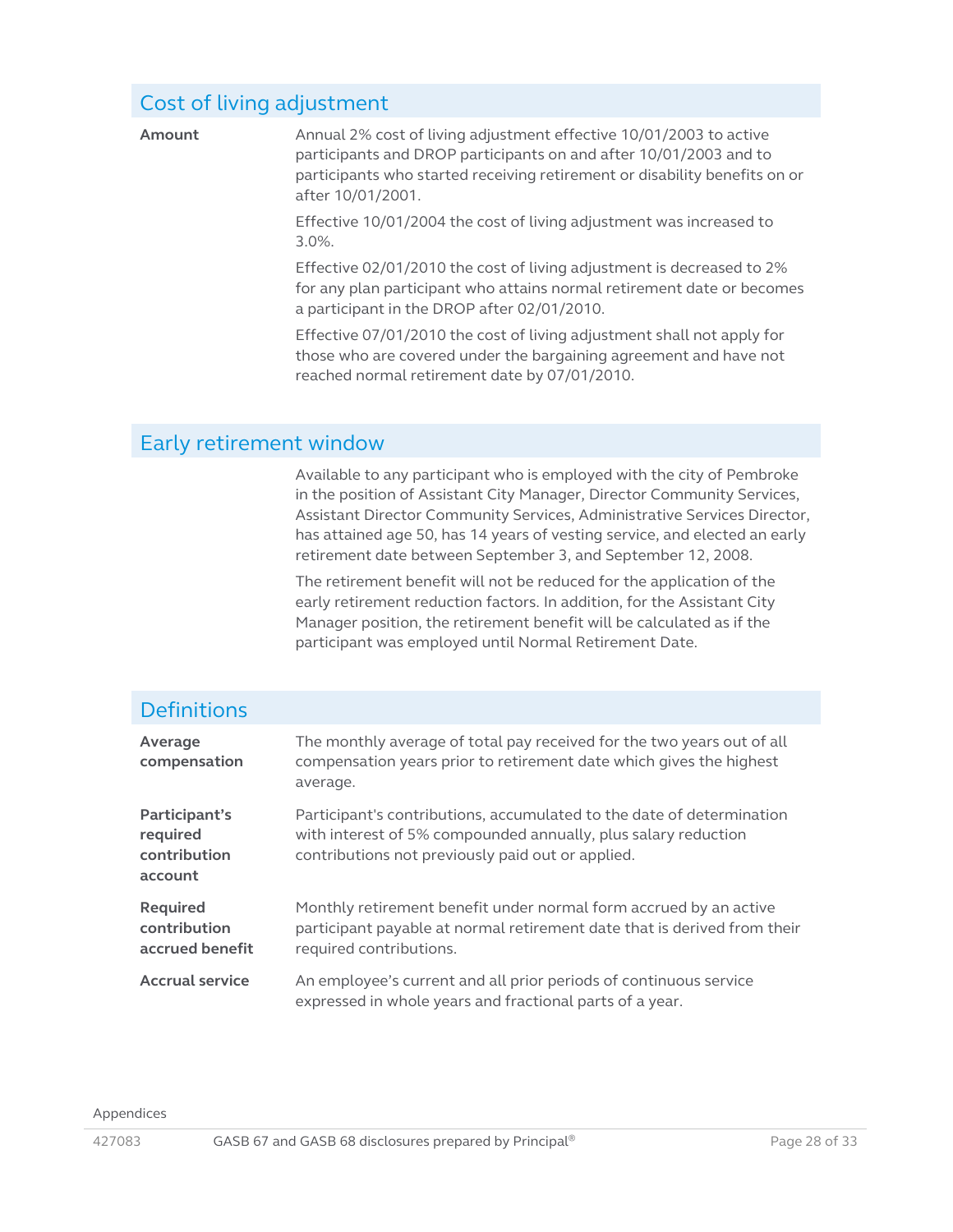### <span id="page-28-0"></span>Appendix 2 – Assumptions and methods

<span id="page-28-3"></span><span id="page-28-2"></span><span id="page-28-1"></span>

| and the discount rate                   | Assumptions and methods prescribed by GASB - used to determine the total pension liability                                                                                                                                                       |
|-----------------------------------------|--------------------------------------------------------------------------------------------------------------------------------------------------------------------------------------------------------------------------------------------------|
| Asset method                            | Market value of assets, as of the measurement date.                                                                                                                                                                                              |
| <b>Discount rate and basis</b>          | 6.75%                                                                                                                                                                                                                                            |
|                                         | Long-term rate of return assumption.                                                                                                                                                                                                             |
| Municipal bond rate and<br><b>basis</b> | 4.04%                                                                                                                                                                                                                                            |
|                                         | Barclays Municipal GO Long Term (17+ Y) Index rate for 20-year, tax-exempt<br>general obligation municipal bonds with an average rating of AA/Aa or higher, as<br>of the measurement date.                                                       |
| Cost method                             | Entry age normal cost method, level percent of pay. Attribution is made on an<br>individual basis, beginning with the first period in which the employee's service<br>accrues pension benefit through all assumed exit ages, through retirement. |
| <b>Participant group</b>                | The active, deferred vested and retiree census is as of 09/30/2018.                                                                                                                                                                              |
|                                         | Assumptions and methods selected by actuary - used to determine the total pension liability                                                                                                                                                      |

<span id="page-28-10"></span><span id="page-28-9"></span><span id="page-28-8"></span><span id="page-28-7"></span><span id="page-28-6"></span><span id="page-28-5"></span><span id="page-28-4"></span>

| and the discount rate                                 | Assumptions and methods selected by actuary - used to determine the total pension liability                 |
|-------------------------------------------------------|-------------------------------------------------------------------------------------------------------------|
| on plan assets                                        | <b>Long-term rate of return</b> 6.75%. The rate was selected by the City.                                   |
| Interest rate for                                     | 5.00%                                                                                                       |
| employee accumulations                                | As defined in the plan document.                                                                            |
| <b>Retirement cost of living</b><br>adjustment (COLA) | 2.00% and 3.00% increase per year depending on location. See Plan Provisions for<br>additional information. |
|                                                       |                                                                                                             |
| <b>Retirement</b>                                     | Age 55 and 10 years of service.                                                                             |
| <b>Inflation</b>                                      | 2.25% increase per year                                                                                     |
|                                                       | See Long-Term Capital Market Assumptions 2018 for additional information.                                   |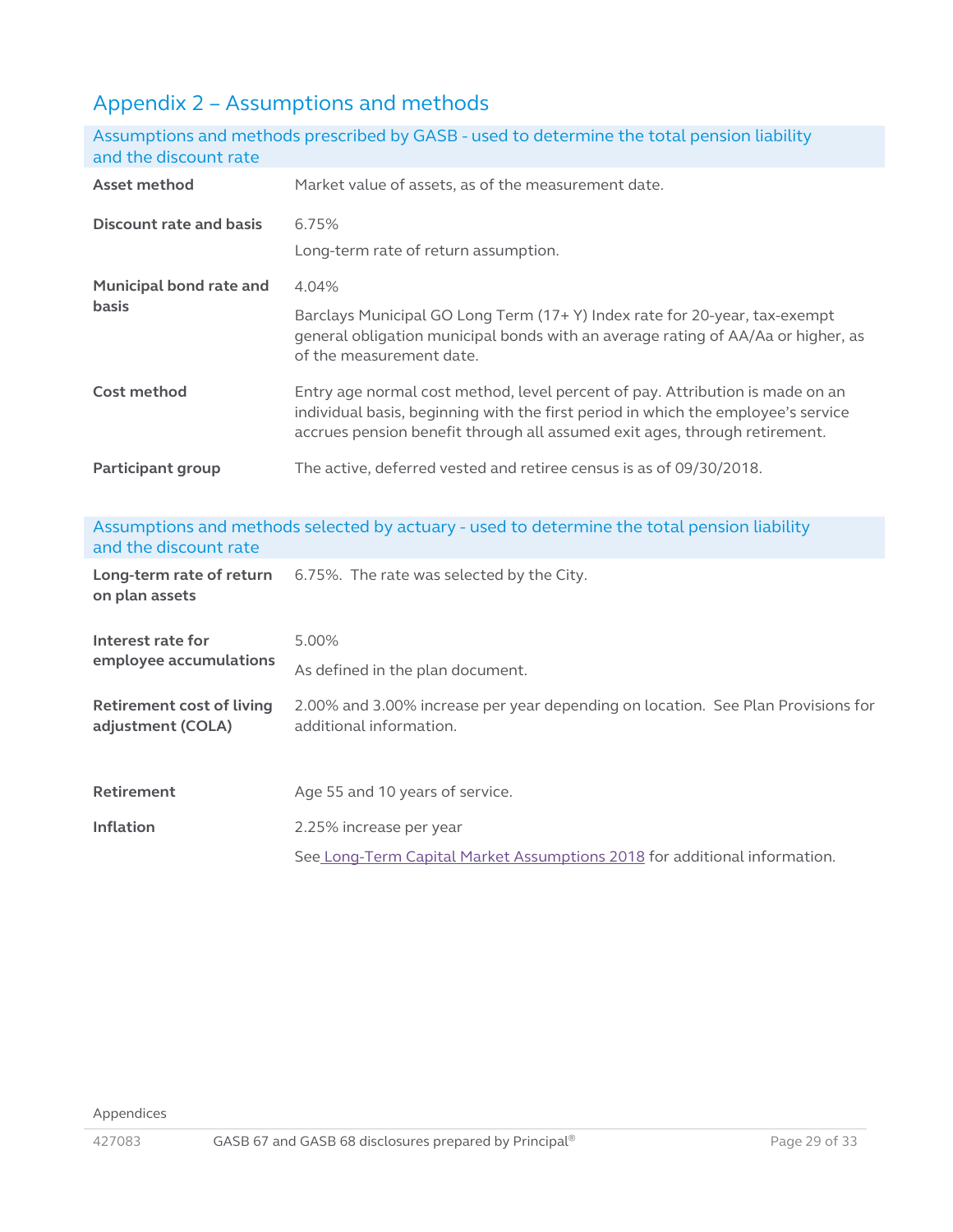<span id="page-29-7"></span><span id="page-29-6"></span><span id="page-29-5"></span><span id="page-29-4"></span><span id="page-29-3"></span><span id="page-29-2"></span><span id="page-29-1"></span><span id="page-29-0"></span>

| <b>Upcoming salary</b><br><i>increases</i> | Table S-5 from the Actuary's Pension Handbook plus 2.50%.                                                                                                                                                                                                                                                                                        |  |
|--------------------------------------------|--------------------------------------------------------------------------------------------------------------------------------------------------------------------------------------------------------------------------------------------------------------------------------------------------------------------------------------------------|--|
|                                            | Selected rates of increase are shown below.                                                                                                                                                                                                                                                                                                      |  |
|                                            | Upcoming increase<br>Age<br>25<br>6.68%<br>40<br>5.22%<br>55<br>4.38%                                                                                                                                                                                                                                                                            |  |
|                                            | Expected salary increase is composed of salary inflation, a real wage growth and a<br>merit increase.                                                                                                                                                                                                                                            |  |
| <b>Compensation limit</b>                  | 2.25% increase per year                                                                                                                                                                                                                                                                                                                          |  |
| <i>increase</i>                            | Compensation limit increase should be consistent with the inflation assumption.                                                                                                                                                                                                                                                                  |  |
| Mortality                                  | Mortality rates                                                                                                                                                                                                                                                                                                                                  |  |
|                                            | RP-2000 - 50% Blue Collar, 50% White Collar for males and 100% white collar<br>for females - Mortality                                                                                                                                                                                                                                           |  |
|                                            | Mortality improvement (MI)                                                                                                                                                                                                                                                                                                                       |  |
|                                            | Scale BB<br>This table is what the State of Florida is using in their valuation.                                                                                                                                                                                                                                                                 |  |
| <b>Disability mortality</b>                | Florida Disability Mortality 2016 - Males set back 4 years & Females set forward 2<br>years.                                                                                                                                                                                                                                                     |  |
| <b>Disability</b>                          | 1987 Commissioner's Group Disability Table, six-month elimination period, male<br>and female.                                                                                                                                                                                                                                                    |  |
|                                            | We rely on a publicly published table due to the limited size of the plan. The 1987<br>CGDT was recommended by the Society of Actuaries for pension valuation<br>purposes.                                                                                                                                                                       |  |
| Withdrawal                                 | 2003 Society of Actuaries Small Plan Age Table, multiplied by 0.75.                                                                                                                                                                                                                                                                              |  |
|                                            | We rely on a publicly published table due to the limited size of the plan. The SOA<br>Small Age Table is the most recent withdrawal experience table published by the<br>Society of Actuaries. A multiplier of 0.75 is applied to this table to reflect the<br>results of the most recent experience analysis and anticipated future experience. |  |
| Marriage                                   | 75% married; male is 3 years older than the female.                                                                                                                                                                                                                                                                                              |  |
|                                            | This assumption does not have material impact on the results of this report and<br>has been selected based on our best estimate of active workforce.                                                                                                                                                                                             |  |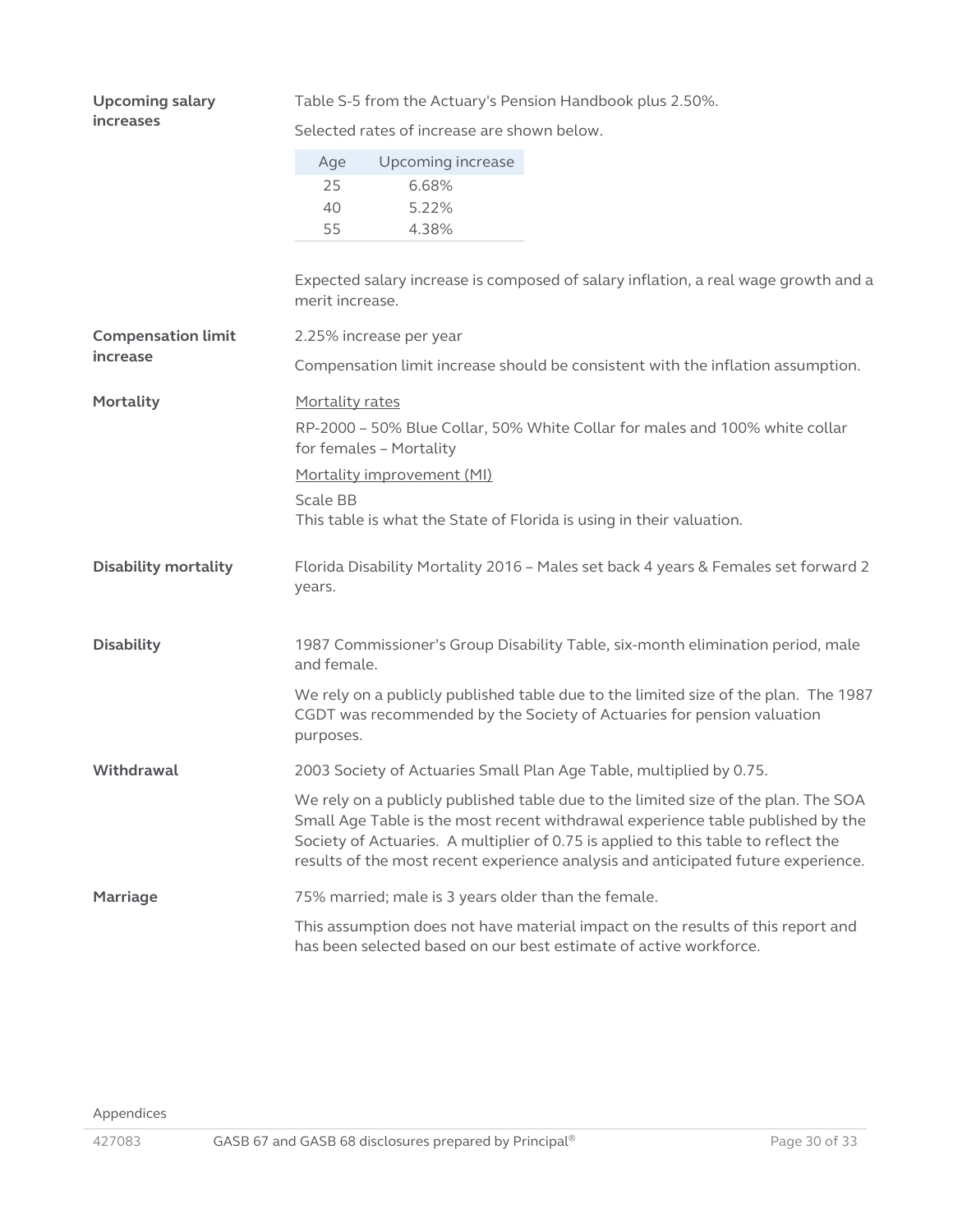| Form of benefit                                     | Participants are assumed to receive their benefits on the normal form at the<br>assumed retirement age.                                                                                 |
|-----------------------------------------------------|-----------------------------------------------------------------------------------------------------------------------------------------------------------------------------------------|
|                                                     | The optional forms of payment available under the plan are considered to be<br>actuarially equivalent.                                                                                  |
| <b>Retirees</b>                                     | Assets and liabilities for current and future retirees are included.                                                                                                                    |
| <b>Funding policy for</b><br>employer contributions | Assume 100% of the estimated actuarially determined contribution amount is<br>contributed midway during each projection period.                                                         |
| Future employer                                     | Assumed employer contributions are equal to:                                                                                                                                            |
| contributions                                       | • Employer Normal Cost assumed to continue at 75.64% of payroll throughout<br>the projection period. This is the based on the 10/01/2018 Actuarial valuation<br>report.                 |
|                                                     | • Expenses assumed to start at \$53,000 and grow with the inflation assumption<br>throughout the projection period. This is the best estimate available of<br>upcoming years' expenses. |
| Future employee<br>contributions                    | Employee contributions continue at 7.25% during the projection period.                                                                                                                  |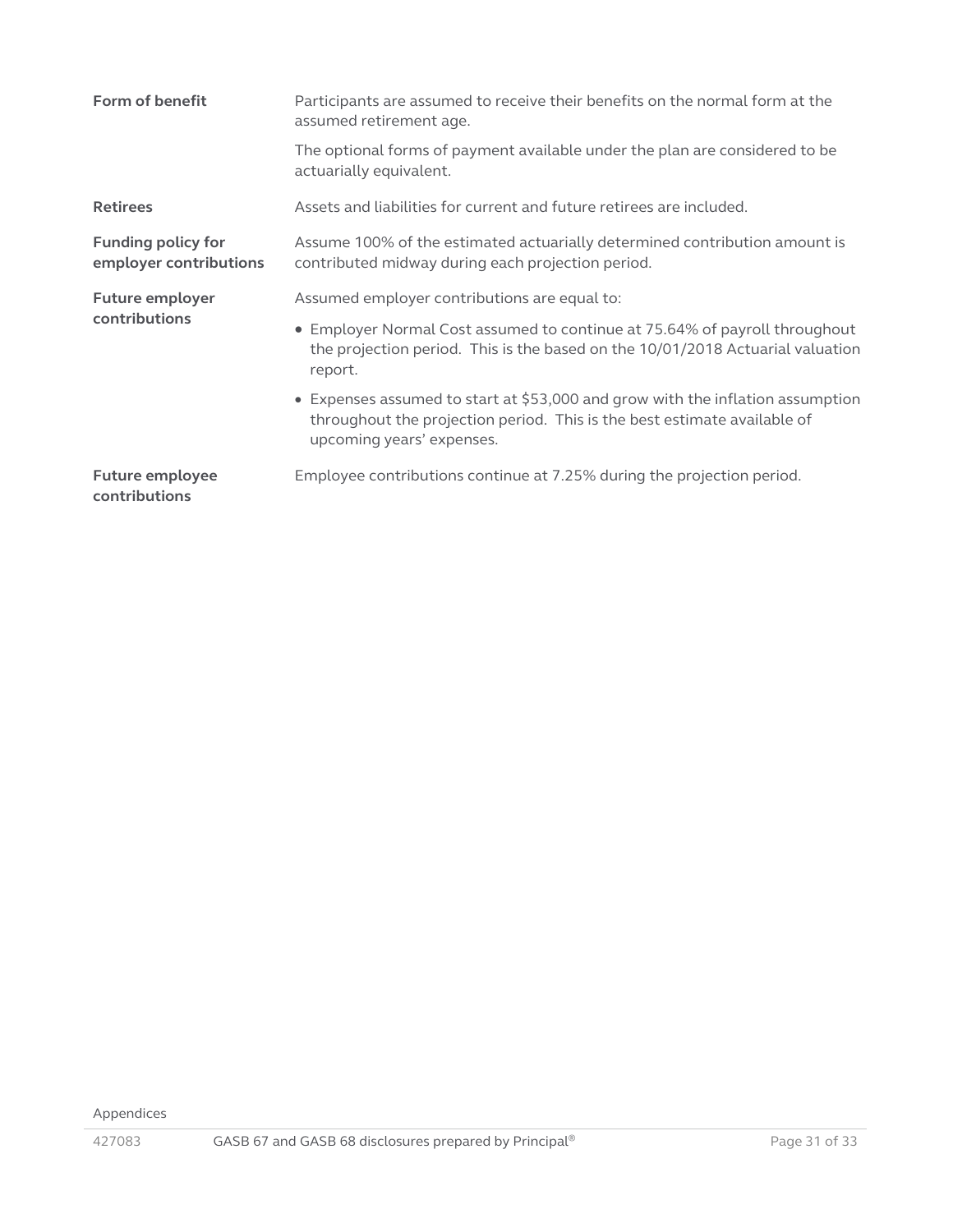### <span id="page-31-0"></span>Appendix 3 – GASB 40 information

GASB No. 3, as amended by GASB No. 40, requires government entities to disclosure certain risks associated with the plan's deposits and investments. GASB 53 requires investment derivative instruments be reported at fair value and disclosed according to GASB 40 requirements. NOTE: Effective Durations are updated quarterly.

#### <span id="page-31-1"></span>**Deposits**

The plan held no deposits as of the measurement date.

#### <span id="page-31-2"></span>Investment rate risk

The effective duration is shown in years. A general listing of plan assets as of the current measurement date is shown in Additional Information – Detail of plan assets by category.

|                                                           | <b>Effective duration</b> |
|-----------------------------------------------------------|---------------------------|
| Fixed income investment options                           | as of 09/30/2018          |
| General Account at contract value                         | 5.30                      |
| Core Plus Bond I Separate Account - 3                     | 0.00                      |
| Principal Bond and Mortgage Separate Account - 4          | 5.73                      |
| Principal Government & High Quality Bond Separate Account | 5.07                      |
| Principal Inflation Protection Separate Account           | 7.41                      |
| Principal High Yield I Separate Account                   | 3.53                      |
| Principal Income Separate Account                         | 5.16                      |
| Principal Short Term Income Separate Account              | 1.94                      |
| Principal Preferred Securities Separate Account           | 5.48                      |
| Principal LDI Long Duration Separate Account              | 14.08                     |
| Principal Money Market Separate Account - 1, 5            | 0.10                      |
| U.S. Property Separate Account - 2                        | n/a                       |
| Principal Bond Market Index Separate Account              | 6.06                      |
| Principal LDI Short Duration Separate Account             | 2.62                      |
| Principal LDI Intermediate Duration Separate Account      | 6.88                      |
| Principal LDI Extended Duration Separate Account          | 25.36                     |

5- Principal Money Market Separate Account had a name change on 01/01/2017 to Liquid Assets Separate Account

4 - Principal Bond and Mortgage Separate Account had a name change on 08/31/2015 to Core Plus Bond Separate Account

3 - Core Plus Bond I Separate Account merged into Principal Bond and Mortgage Separate Account

2 - U.S. Property Separate Account is subject to investment and liquidity risk and other risks inherent in real estate such as those associated with general and local economic conditions. Therefore, an effective duration is not calculated.

1 - Principal Money Market Separate Account is shown in average weighted maturity.

For more performance information, including most recent month-end performance, visit the Principal Sponsor Service Center at www. Principal.com, or contact your representative of Principal, or call our Client Contact Center at 1-800-547-7754.

#### <span id="page-31-3"></span>Credit risk

Separate accounts held at The Principal Financial Group are commingled pools, rather than individual securities. As a result, these accounts are not rated. Accounts held at The Principal Financial Group are not subject to concentration of credit risk, custodial credit risk or foreign currency risk.

#### <span id="page-31-4"></span>**Derivatives**

Separate accounts held at The Principal Financial Group may use derivatives as part of their investment strategy. These accounts are comingled pools, rather than individual securities.